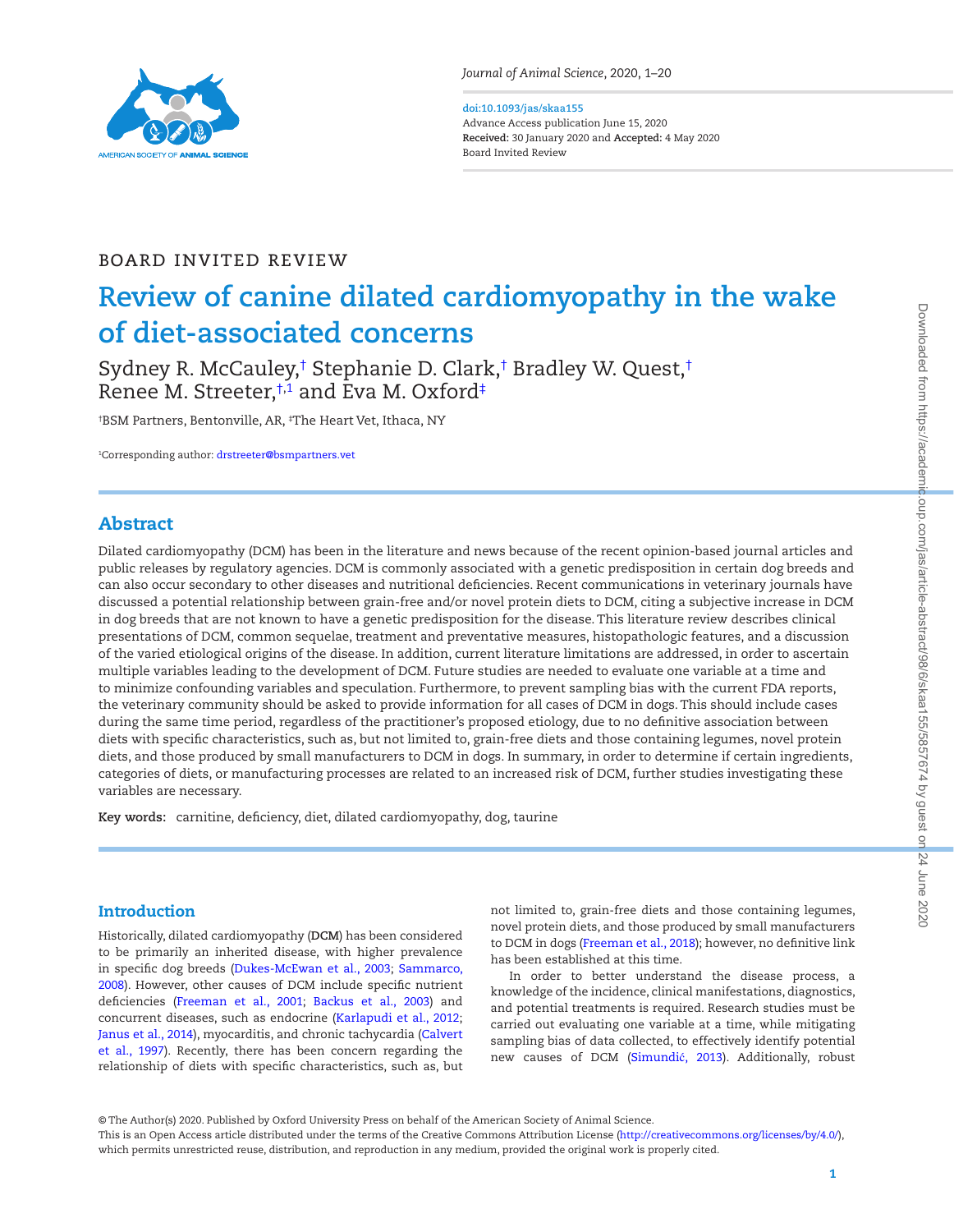| The Association of American Feed    |
|-------------------------------------|
| Control Officials                   |
| angiotensin-converting enzyme       |
| boutique manufacturers, exotic      |
| proteins, and grain-free diets      |
| congestive heart failure            |
| cardiac troponin-I                  |
| dilated cardiomyopathy              |
| Food and Drug Administration        |
| electrocardiogram                   |
| N-terminal end of brain natriuretic |
| peptide                             |
| sudden cardiac death                |
| trimethylamine N-oxide              |
|                                     |

statistical designs that look at the effect of single dietary components, in controlled environments, with robust outcomes related to metabolism will allow for an understanding of potential disease etiology. This review covers the various etiologies known to cause DCM in dogs, including genetics, hypothyroidism, myocarditis, chronic tachycardia, and certain known dietary deficiencies (Phillips and Harkin, 2003; Sanderson, 2006; Wess et al., 2010b; Beier et al., 2015; Hallman et al., 2019; Vollmar et al., 2019). It also includes other potential diet-associated etiologies that have been recently suggested (Santilli et al., 2017).

## **Incidence**

Information regarding the incidence of DCM in the dog population is limited. Up to 75% of all cardiovascular disease in the dog is chronic degenerative valve disease (Kvart and Häggström, 2000; Kahn, 2005). The second most common heart disease (and most common primary myocardial disease) in the dog is reported to be DCM. According to the Veterinary Medical Database (Sisson et al., 2000) from 1986 to 1991, 0.5% of the dogs evaluated at U.S. referral-hospitals were diagnosed with DCM. Moreover, a U.S. veterinary teaching hospital study that included all dogs evaluated in that hospital between 1995 and 2010 (90,004) reported a DCM incidence rate of 0.4%. Interestingly, a subset of dogs from the same study that only included dogs with an inherited disease (27,254 cases) observed an incidence rate of 1.3% in this specific group (Bellumori et al., 2013). In a European study, 1.1% of the dog population seen at veterinary hospitals were diagnosed with DCM (Fioretti and Delli, 1988). It can be hypothesized that the occurrence of DCM may be different in the general dog population since dogs presented to veterinary hospitals (including referral institutions) are only a subset and may not be representative of the overall dog population (Redfield et al., 1993). If one considers the estimated total number of dogs in the United States equals 77,000,000 (AVMA, 2019), the published incidence studies (Fioretti and Delli, 1988; Sisson et al., 2000) suggest that a minimum of 308,000 to 1,001,000 dogs in the United States have DCM at any given time. In June 2019, the Food and Drug Administration (**FDA**) released a public statement that 560 dogs were reported with potential diet-related DCM (FDA, 2019a). If the report was accurate, these 560 cases would represent 0.05% to 0.1% of dogs in the United States with DCM.

DCM has historically been an inherited, genetically linked condition. Published surveys, in North America, reported a higher incidence of DCM in Doberman Pinschers, Irish Wolfhounds, Great Danes, Boxers, and American Cocker

Spaniels (Dukes-McEwan et al., 2003). Other breeds, such as Bulldogs (Meurs, 2003), Golden Retrievers, and Saint Bernards, have also been reported to have a higher incidence of DCM (Backus et al., 2003, 2006; Fascetti et al., 2003; Belanger et al., 2005; Vollmar et al., 2013). Additionally, European sources reported a higher incidence in Airedale Terriers, Doberman Pinschers, Newfoundlands, Scottish Deerhounds, and English Cocker Spaniels (Meurs, 2010). Typically, DCM in dogs is more prevalent in males than in females (Oyama, 2015). More specifically, Doberman Pinschers have a reported incidence rate of 50% in males and 33% in females (Oyama, 2015), while Irish Wolfhounds have an overall breed incidence of 25%. DCM is also a disease of middle aged to older dogs (Oyama, 2015); there are cases of juvenile DCM reported in Portuguese Water Dog puppies (Sleeper et al., 2002).

The incidence of DCM resulting from other disease states (hypothyroid disease, myocarditis, chronic tachycardia) is poorly understood. DCM related to low taurine levels has been noted in Cocker Spaniels (Kittleson et al., 1997; Egenvall et al., 2006), Golden Retrievers (Belanger et al., 2005; Kaplan et al., 2018), and foxes (Moise et al., 1991), though the incidence is unknown.

## Clinical Manifestation

Due to the compensatory mechanisms of the cardiovascular system, DCM initially manifests in a subclinical phase, occult phase, which has been described in detail in Doberman Pinschers (Calvert et al., 1997). Decreased systolic function and arrhythmias may be present in the occult phase; however, no clinical signs may be observed. Therefore, early screening in at-risk breeds is important (Vollmar, 1999). Throughout the natural course of the disease progression, cardiac contractile function diminishes, resulting in decreased cardiac output. Furthermore, continued myocardial remodeling may result in dangerous arrhythmias. The tipping point in the disease process is when clinical signs, such as exercise intolerance, congestive heart failure (**CHF**), syncopal episodes, and sudden cardiac death (**SCD**), occur (O'Grady and Horne, 1992). Often, SCD may be the first manifestation of this disease and can occur in up to 40% of Doberman Pinschers (Koch et al., 1996).

## Histopathological Manifestation

Histopathological changes vary from myocardial samples in dogs with DCM, reflecting the numerous underlying etiologies (Tidholm et al., 2001; Janus et al., 2014). Some samples may have wavy, attenuated myofibers, while others have interstitial fibrosis and myofibrillar degeneration. Other samples exhibit more severe replacement fibrosis, myocytolysis, and fatty infiltration (Tidholm et al., 1997); the latter of which may be associated with end-stage arrhythmogenic right ventricular cardiomyopathy (Basso et al., 2004).

## Diagnostic Tools

#### **Physical examination**

During the occult phase of DCM, physical examination of the cardiovascular system may be normal, but physical exam findings can reveal jugular pulses, an irregular heart rhythm, weak pulses, pulse deficits, or a systolic murmur with a point of maximum intensity in the left sixth intercostal space (Guglielmini, 2003; Kahn, 2005). If CHF is present, crackles or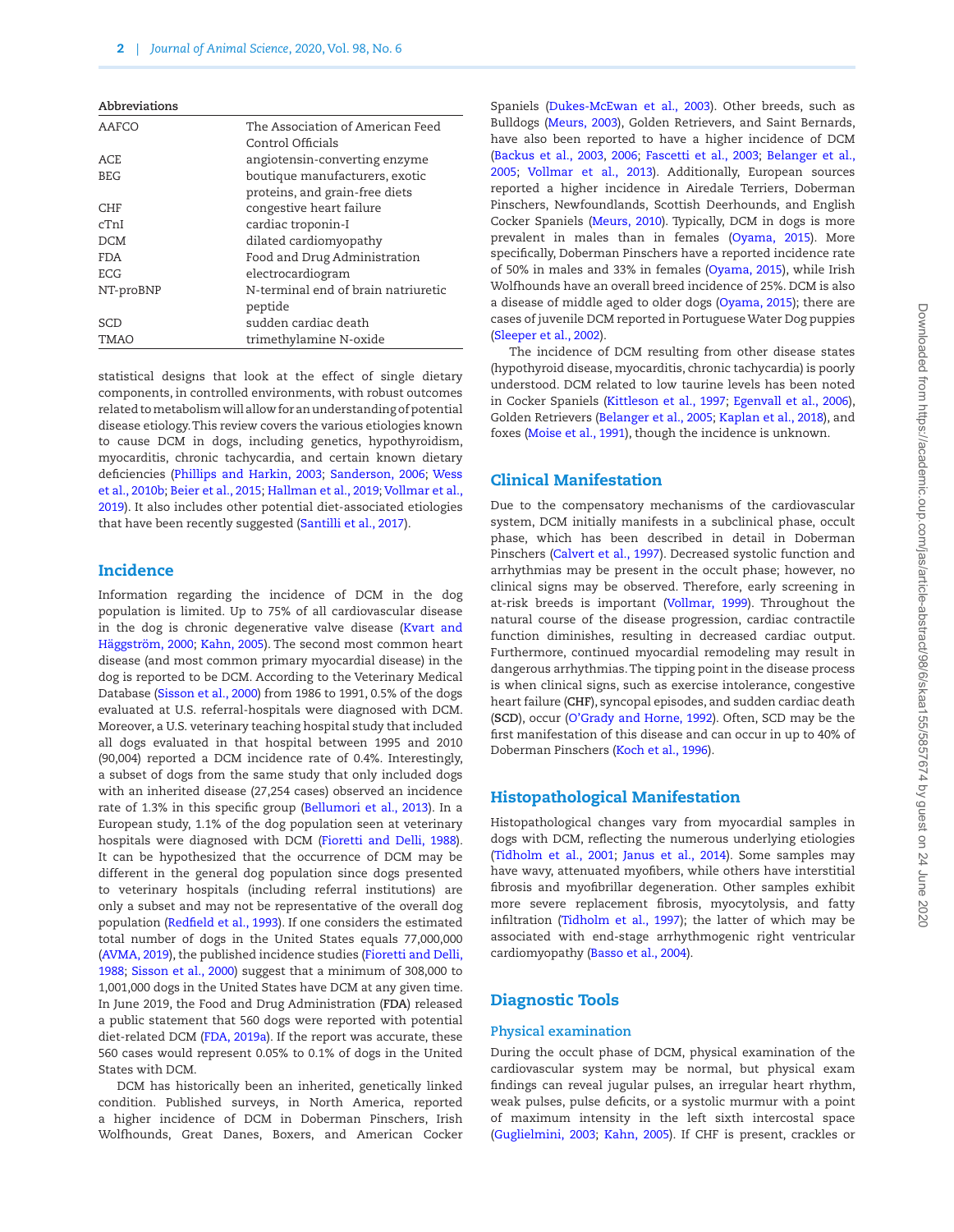muffled heart and lung sounds may be auscultated (Sisson et al., 2000).

## **Imaging modalities**

Thoracic radiographs can reveal generalized enlargement of the cardiac silhouette or more specifically enlargement in the area of the left atrium and left ventricle. In addition, distention of the pulmonary veins, tracheal elevation, and pulmonary edema with or without pleural effusion or pleural fissure lines may also be present (Sisson et al., 2000).

Echocardiography is necessary to definitively differentiate DCM from other cardiovascular diseases (Bonagura and Herring, 1985). Classic findings include increased end-diastolic and endsystolic diameter of the left ventricle (Sisson et al., 2000) with concurrent decreased left ventricular ejection fraction and fractional shortening (Martin et al., 2009).

#### **Electrocardiogram**

Electrocardiogram (**ECG**) evaluation can reveal supraventricular and ventricular arrhythmias, in addition to wide and tall P (indicative of atrial enlargement) and R (indicative of ventricular enlargement) waves (Meurs, 2003). It is important to note that a normal ECG does not rule out the presence of DCM, as most arrhythmias are intermittent and have high day-to-day variability (Spier and Meurs, 2004).

## **Twenty-four-hour Holter monitoring**

Holter monitoring is the gold standard screening tool to detect arrhythmias in dogs, allowing for detection of over a 24-h window. The presence of greater than 50 ventricular premature complexes of a Holter monitor is indicative of DCM in Doberman Pinschers (Singletary et al., 2012).

#### **Cardiac biomarkers**

Diagnostic tools are commonly coupled with assessing cardiac biomarkers for a more comprehensive picture of the DCM stage being evaluated. Measurement of serum concentrations of the N-terminal end of the brain natriuretic peptide (**NT-proBNP**) offers a measure of chronic, abnormal stretch, or strain on the myocardium. This has been shown to be a sensitive and specific marker of underlying cardiac diseases (Boswood et al., 2008; Oyama and Singletary, 2010; Singletary et al., 2012) and, in general, the higher the NT-proBNP, the more severe the cardiac disease (Anjos et al., 2015). For example, NT-proBNP levels of less than 800 pmol/L are expected in a dog with no cardiac disease, while the levels of >2,700 pmol/L may be appreciated in a dog with active CHF (Anjos et al., 2015). When used in conjunction with 24-h Holter monitoring, NT-proBNP levels can help to detect occult phase DCM (Kluser et al., 2016). However, excretion of NT-proBNP occurs exclusively through the kidneys and so the renal function must be closely evaluated when using NT-proBNP as a biomarker (Schmidt et al., 2009).

Measurement of cardiac troponin-I (**cTnI**) concentration is a beneficial biomarker that indicates acute myocardial damage (Langhorn and Willesen, 2016). Troponin, an integral protein of the contractile apparatus, is released from cardiomyocytes during death and has a volatile half-life of approximately 2 h (Dunn et al., 2011). The concentration of cTn has been shown to increase proportionally to the degree of myocardial damage (Barison et al., 2010) and though cTnI concentration may indicate the degree of myocardial damage, this concentration does not differentiate between the causes of myocardial disease. Interestingly, in one study comparing Doberman Pinschers with

and without DCM, it was observed that cTnI was significantly elevated in the group with DCM (Wess et al., 2010a).

## **Differential diagnosis on imaging studies**

Chronic valve disease is the most common heart disease in dogs (Kvart and Häggström, 2000; Kahn, 2005; Freeman, 2010). Atrioventricular valve disease, especially mitral (left-sided) valve disease, can have many characteristics that appear similar to DCM on radiographs and echocardiograms (Carr, 2017). These include a dilated left atrium and ventricle with the overall heart silhouette resembling cardiomegaly as the disease progresses (Prosek et al., 2007; Janus et al., 2014). Right-sided valve (tricuspid) disease can cause an increase in right atrium size, due to increased tricuspid regurgitation. It can result in right ventricular hypertrophy from cardiac compensation, which can lead to CHF, increasing the overall size of the heart silhouette (Favril et al., 2018).

Accumulation of fluid in the pericardial sac covering the heart, pericardial effusion, can be a symptom of heart disease in dogs. Additionally, neoplasia of the heart, CHF, pericarditis, and left atrial rupture can cause pericardial effusion (Olcott and Sleeper, 2010). Pericardial effusion can cause the heart silhouette to look enlarged on radiographs and be mistaken for other diseases, such as DCM, which also makes the cardiac silhouette appears large (Jutkowitz, 2008).

## Prevention of DCM

Breeding recommendations to help minimize the risk of DCM are often described through breed-specific organizations. Selective breeding, in breeds known to have an inherited predisposition to the disease, can be a measure of DCM prevention. Prevention of non-inherited cases of DCM is difficult in most cases, as arrhythmias, infectious disease, and hypothyroidism are not preventable. Feeding a diet with proper essential nutrient concentrations is within reach for most pet owners; however, it should be considered that there are potentially breed-specific requirements for some amino acids, such as taurine (Ko et al., 2007; Freeman et al., 2018; Kaplan et al., 2018). Further breed-specific studies are warranted, and avoiding nutritional deficiencies is imperative especially in breeds that may need higher concentrations of taurine or l-carnitine, such as Cocker Spaniels and Golden Retrievers (Kittleson et al., 1997; Kaplan et al., 2018).

## Treatment of DCM

## **Treatment of occult DCM**

Early screening and detection of DCM are the keys to prolonging life in dogs. Once diagnosed with DCM, the administration of pimobendan, a positive inodilator, at 0.25 mg/kg by mouth, every 12 h, significantly delays the onset of CHF in Doberman Pinschers (Summerfield et al., 2012) and other breeds (Boswood et al., 2018). Therefore, pimobendan has become a standard therapy in dogs with decreased systolic function and left ventricle dilation.

## **Core treatment for CHF secondary to DCM**

Treatment of CHF, for dogs diagnosed with DCM, is similar to other CHF etiologies: decreasing preload and afterload while maintaining systemic blood pressure. In most cases, triple therapy is warranted for treating CHF. Triple therapy includes prescribing pimobendan (0.25 mg/kg by mouth, twice daily), a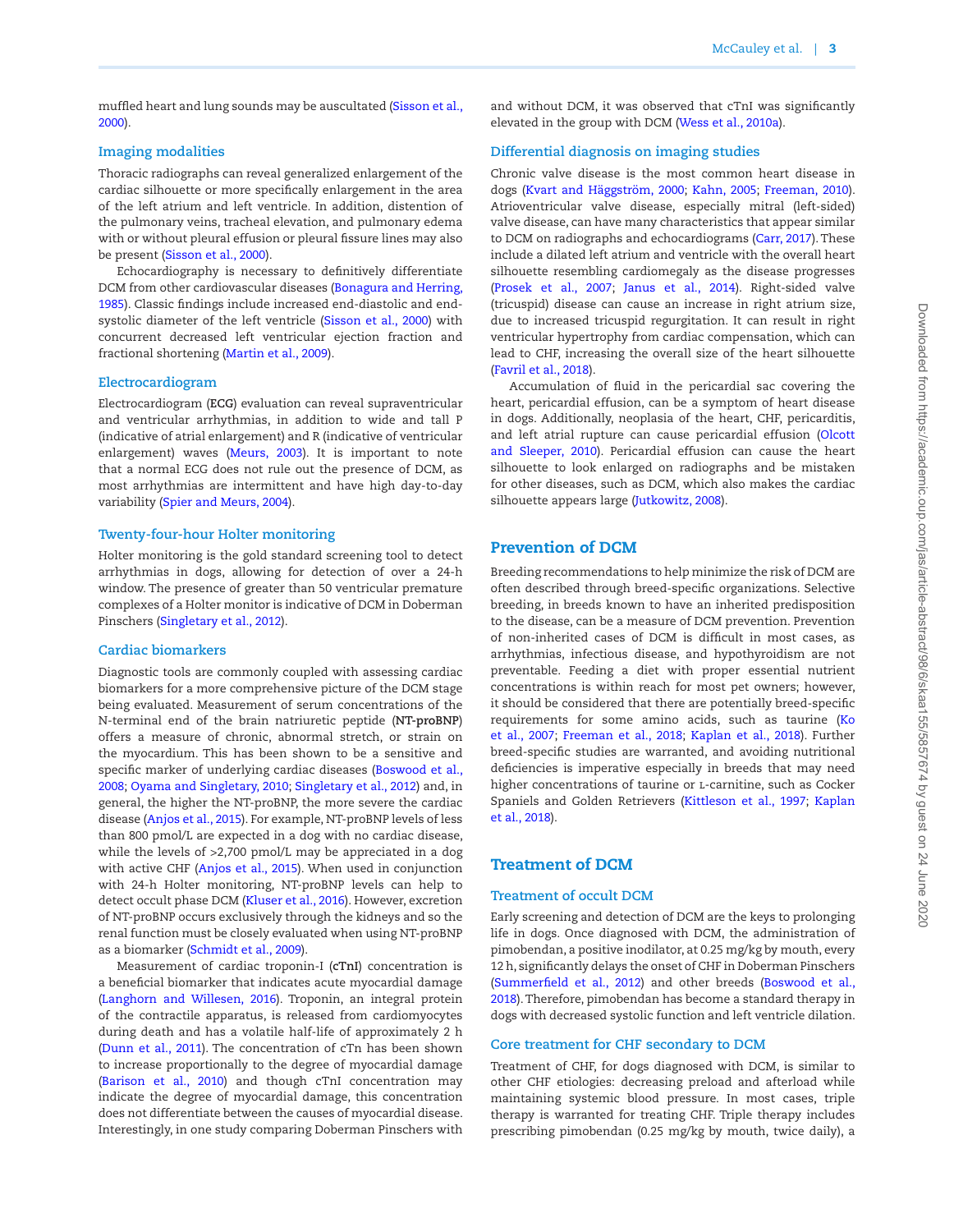diuretic such as furosemide (typical starting dose is 2 mg/kg by mouth, twice daily), and an angiotensin-converting enzyme (ACE) inhibitor such as enalapril (0.25 to 0.5 mg/kg by mouth, twice daily; Plumb, 2018). Care must be taken when administering furosemide, due to the risk of severely decreasing the preload, as dogs with severely compromised systolic function cannot easily maintain normal blood pressure. It is recommended that a Doppler blood pressure be evaluated in any dog with reported lethargy after initiating diuretic therapy, in order to screen for hypotension secondary to poor cardiac output.

#### **Holter monitoring for arrhythmias secondary to DCM**

Dogs diagnosed with DCM should have a 24-h Holter monitor placed, regardless of clinical status (Spier and Meurs, 2004). The threshold for treatment of arrhythmias, noted on Holter monitoring, is complex and varies due to clinician experience and preference. Furthermore, anti-arrhythmic pharmaceuticals have the potential to be pro-arrhythmic. Thus, a baseline Holter recording is important before the initiation of any medication. It is estimated that SCD (presumptively secondary to ventricular arrhythmias) may occur in up to 40% of Doberman Pinschers with DCM (Koch et al., 1996; Oyama, 2015). While no anti-arrhythmic therapy can prevent the occurrence of SCD, appropriate therapy may reduce the risk.

## **Additional therapies for specific DCM etiologies**

Early treatment of DCM is dependent on the underlying etiology. Taurine and l-carnitine supplementation may help improve clinical signs and echocardiographic parameters (Kittleson et al., 1997; FDA, 2019a). In dogs with known or suspected nutritional deficiencies, secondary to inappropriate diet or genetic predisposition, taurine concentrations, and carnitine concentrations should be assessed and supplementation initiated. Taurine concentrations can be assessed in whole blood. Taurine supplement dose recommendations are 500 mg, by mouth, every 8 to 12 h (Kittleson et al., 1997). It is recommended that supplements should be given with food. While supplementation would ideally be initiated only if found to be deficient based on diagnostics, because supplementation is safe, supplementation can be initiated if deficiency is a suspected concern (Sanderson, 2006). Supplementation without diagnostics may be indicated when owners decline these diagnostics due to the expense of testing.

Free carnitine, total carnitine, and carnitine ester concentrations can be assessed via plasma or urine. Carnitine concentrations can also be assessed via skeletal or cardiac muscle biopsies. The appropriate effective supplementation dose may depend on the type of deficiency. The commonly recommended dose of 50 to 100 mg/kg, every 8 h, may be appropriate for the management of systemic deficiency (Keene, [1991](#page-16-0); Sanderson, 2006). Myocardial deficiency, however, may require a higher dosage of 200 mg/kg, by mouth, to maximize the chances that carnitine supplementation will improve cardiac function, based on a limited number of cases from the University of Minnesota (Sanderson, 2006). The usage of L-carnitine for supplementation is critical since D-carnitine can interfere with l-carnitine utilization (Pion et al., 1998). Additionally, there are several forms of *L*-carnitine, including l-carnitine esters (i.e., acetyl- and lauroyl-) and l-carnitine salts (i.e., -tartrate, -fumarate, -magnesium citrate, and propionyl-). The bioavailability of these forms can vary. For example, one study observed in piglets that l-carnitine salts have a similar

bioavailability to free L-carnitine (Eder et al., 2005). L-Carnitine esters were reported to have the lowest bioavailability in comparison to the other forms. Additionally, l-carnitine tartrate was absorbed faster than other carnitine compounds. However, propionyl-l-carnitine was not assessed and has been shown to have an affinity for cardiac muscle.

Multiple studies have examined the effects of propionyl-lcarnitine on cardiac metabolism (Siliprandi et al., 1991; Di Lisa et al., 1994; Schonekess et al., 1995; Mingorance et al., 2011). In particular, supplementation of propionyl-l-carnitine may be beneficial in cardiac disease since it has a high affinity for cardiac muscle (Mingorance et al., 2011). In cardiac muscle, propionyl-lcarnitine is converted to free l-carnitine and propionyl coenzyme A, which plays a crucial role in the metabolism of carbohydrates and lipids leading to an improvement in ATP efflux. Additionally, it stimulates the tricarboxylic acid cycle through succinate synthesis, which can help protect against ischemia (Siliprandi et al., 1991; Mingorance et al., 2011). Therefore, propionyl-lcarnitine may be the more beneficial form of supplementation for the management of cardiac disease, although its effects compared with other forms have yet to be studied in dogs.

## Etiology

Multiple etiologies of the DCM phenotype exist, with the most commonly diagnosed etiology being the presumptively inherited DCM of certain dog breeds (Stern and Ueda, 2019). Other etiologies of DCM are reported and include infectious/ inflammatory insults (myocarditis), endocrine disease, high arrhythmic load, toxins, and nutritional deficiencies [\(Figure 1\)](#page-4-0). However, the definitive etiology in many cases is limited due to the difficulty of antemortem testing of the myocardium and out-of-pocket cost to screen for nutritional deficiencies and infectious agents.

#### **Inherited DCM**

DCM is a naturally occurring heritable disease in certain dog breeds, and genetics remains the most commonly attributed cause in the dog (Stern and Ueda, 2019). The genetic predisposition of the Doberman Pinscher to DCM has been investigated in detail (Wess et al., 2010a; O'Sullivan et al., 2011; Meurs et al., 2012; Steudemann et al., 2013; Sosa et al., 2016). Inheritance of DCM in other breeds has also been considered (Kittleson et al., 1997; Dambach et al., 1999; Vollmar, 2000; Werner et al., 2008; Simpson et al., 2016), though causative genetic mutations are not always identified (Sammarco, 2008). Genes thought to be associated with DCM are dystrophin (*DMD*) in German Shorthaired Pointers, striatin (*STRN*) in Boxers, and both pyruvate dehydrogenase kinase 4 (*PDK4*) and a locus on chromosome 5 in Doberman Pinschers (Sammarco, 2008). These mutations are proposed to influence cellular energy production, cell signaling, and cellular communication, respectively.

Inheritance may explain the increased prevalence of disease in certain breeds; however, many dog breeds develop DCM without a known genetic predisposition, and, therefore, causative factors other than genetics must be considered (Sammarco, 2008; Meurs, 2010; O'Sullivan et al., 2011). Additionally, it is possible for DCM to be diagnosed in mixed-breeds dogs that are genetically linked to DCM-predisposed breeds. In a study by Donner et al. (2019), evaluating 100,000 purebred and mixedbreed dogs, it was noted that out of 152 genetic-related diseases tested, 2 out of 100 mixed-breed dogs and 5 out of 100 purebred dogs were at risk to develop a genetically related disease. In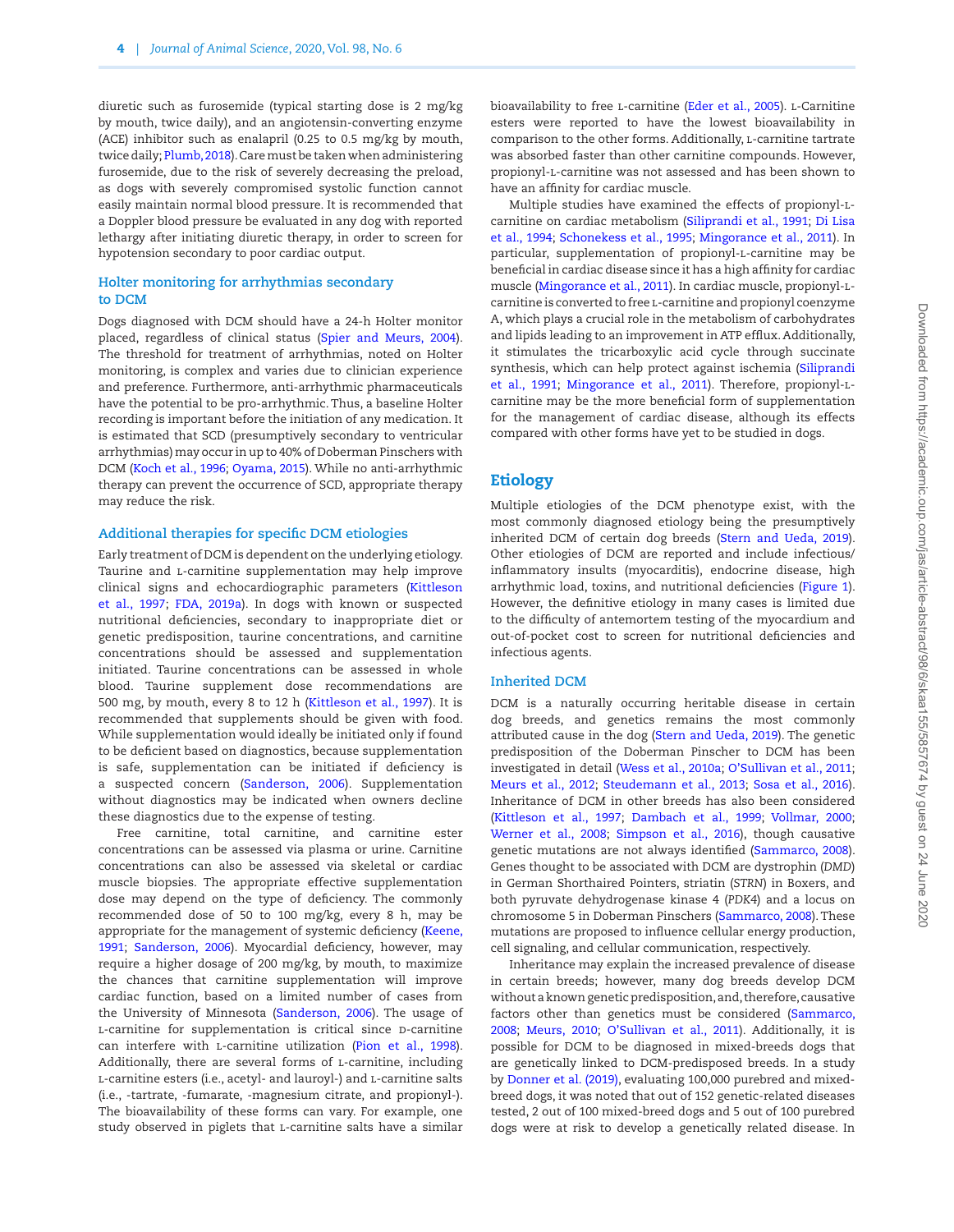

<span id="page-4-0"></span>**Figure 1.** Known and potential etiologies associated with DCM.

addition, 40 out of 100 purebreds and 28 out of 100 mixedbreeds were carriers for at least one genetically linked disease. Thus, mixed-breed dogs can be predisposed to developing genetically linked disease phenotypes, similar to their purebred counterparts (Donner et al., 2019).

Bellumori et al. (2013) evaluated records of 27,254 dogs with an inherited disease seen at a U.S. veterinary teaching hospital (Bellumori et al., 2013). In this report, 361 dogs were diagnosed with DCM, and, of those, 32 (8.9%) were mixed breed dogs (Bellumori et al., 2013). Extrapolating from this, 8.9% of dogs with an inherited disease had DCM and were classified as mixed breed dogs in this retrospective study. Thus, more research into the genetic components of DCM in purebred and mixed breed dogs are warranted.

## **Myocarditis**

DCM and subsequent CHF are the most common clinical sequelae to myocarditis in humans and dogs (Cooper, 2009; Ford et al., 2017; Santilli et al., 2017). Myocarditis in humans and dogs is histopathologically defined by the presence of an inflammatory infiltrate, with or without myocyte necrosis, within the myocardium (Cooper, 2009; Ford et al., 2017). While the diagnosis of myocarditis via endomyocardial biopsy is the standard of care in humans (Cooper, 2009), it is less commonly performed in dogs. Most definitive myocarditis diagnoses in dogs are obtained through postmortem histopathology. Due to limitations in definitive testing modalities in dogs, myocarditis is suspected to be underrepresented as a cause of DCM. Myocarditis in humans and dogs is commonly viral in origin, with parvovirus being frequently reported in dogs (Meunier et al., 1984; Ford et al., 2017). Myocarditis is also reported in cases infected with *Borrelia burgdorferi* (Janus et al., 2014; Detmer et al., 2016) caused by bacteria, including *Bartonella* (Santilli et al., 2017), *Trypanosoma cruzi* (Williams et al., 1977), and *Neospora caninum* (Barber and Trees, 1996). In many cases of suspected myocarditis, the source of infection is not identified.

However, certain infectious organisms are known to be present in greater prevalence in different geographic locations. This may lead to an increased risk of myocarditis cohorts, depending on geographical location. For example, *T. cruzi* infections occur most commonly in the south (Hodo et al., 2019), while exposure to *B. burgdorferi* (Lyme disease) is most prevalent within the United States in the northeast and northern Midwest (Watson et al., 2017). Furthermore, dogs with extensive travel and outdoor exposure may have an increased risk of myocarditis. In one extreme example, military working dogs have a higher risk of developing endocarditis and myocarditis than the general U.S. canine population due to increased exposure (Shelnutt et al., 2017; Davis et al., 2020).

## **Hypothyroid disease**

Thyroid hormones regulate key proteins involved in positive cardiac ionotropy and chronotropy (Scott-Moncrieff, 2012). Clinically hypothyroid dogs may have decreased systolic function, low QRS voltages, weak apex beat, and sinus bradycardia (Panciera, 1994b, 2001; Scott-Moncrieff, 2012) due to poor hormone regulation. This is further supported in hypothyroid dogs treated pharmacologically for hypothyroidism (Taylor et al., 1969; Panciera, 1994a, 1994b). Dogs were observed to have an improved cardiac function with decreases in left ventricular diameter, increases in ejection fraction, as well as increases in fractional shortening. Thus, hypothyroidism can lead secondarily to DCM.

## **Tachycardia-induced cardiomyopathy**

Heart rate directly affects left ventricular systolic function. Experimentally induced tachycardia (>200 beats/ min) can create a DCM phenotype with concurrent CHF and reversible decreased systolic function in dogs (Armstrong et al., 1986; O'Brien et al., 1990). Additionally, reversible myocardial dysfunction in humans and dogs has been reported in cases of naturally occurring tachycardia (Grogan et al., 1992;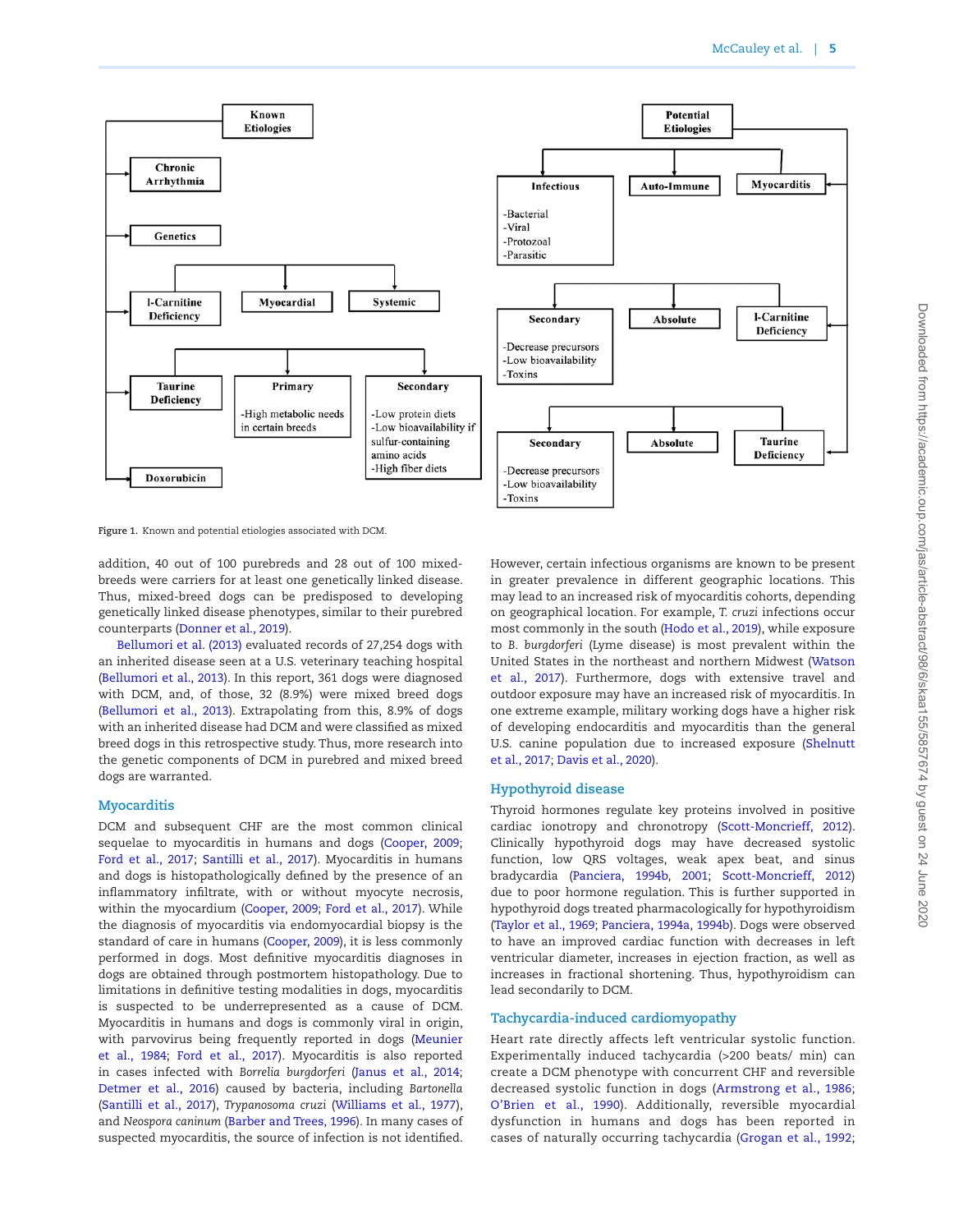Wright et al., 1999). The pathophysiological mechanisms resulting in tachycardia-induced cardiomyopathy are nonspecific and similar to those noted with other forms of DCM phenotype (O'Brien et al., 1990). These mechanisms include increased oxygen demand, decreased myocardial blood supply (Spinale et al., 1992), loss and eccentric hypertrophy of myocytes (Kajstura et al., 1[995;](#page-16-1) Jovanovic et al., 1999), and abnormal calcium handling and reduced adenosine triphosphate production (Perreault et al., 1992).

It is important to emphasize that while there are numerous known causes of DCM in the dog, often, due to the limitations in testing and financial constraints of the owner, the definitive cause of a DCM phenotype is not determined. However, various tests, such as 24-h Holter monitoring, cTnI concentration, infectious disease testing, thyroid hormone levels, and plasma taurine (discussed below), can be useful in narrowing down the differential list. In some fortunate cases, a definitive cause of DCM can be identified, and cardiac function may improve with treatment of the underlying disease (e.g., severe hypothyroid disease). Often an underlying disease is not identified despite exhaustive testing, and these cases of DCM will continue to progress over time.

## Diet-associated DCM

## **Diets low in protein, taurine, and/or taurine precursors**

Diets low in protein, taurine, and sulfur-containing amino acid precursors have been associated with taurine-deficient DCM. Low protein diets designed for the management of urate stones were noted to be associated with DCM. This may be due to low protein diets being low in essential and nonessential amino acids or vital precursors for carnitine and taurine synthesis. Although this report was not a controlled study, when these diets were supplemented with taurine and L-carnitine, DCM clinical signs were reversed and dogs lived longer (Sanderson et al., 2001). In a 2006 study, two unrelated dogs on a tofu-based diet had a taurine deficiency. While the diet was lower in protein, AAFCO requirements for protein were met. Tofu is made from soybean-cure, which is low in sulfur-containing amino acids and devoid of taurine and may have contributed to the cause (Spitze et al., 2003).

#### **Fiber**

Dietary fiber is a functional component in pet food as it affects stool quality, can assist with satiety in weight-loss diets, and moderate glucose absorption for diabetic animals. Additionally, plant polysaccharides can be metabolized by microbes and produce short-chain fatty acids, which can be used for energy. Moderate levels of dietary fiber can improve gut health and support the balance of the gut microbiota. In a 2010 study, it was noted that 7.5% of beet pulp was enough dietary fiber to improve the diversity of the fecal microbiome, by providing fermentable substrates for the microbes, without causing adverse changes to nutrient absorption (Middelbos et al., 2010). This is important because the gastrointestinal tract has been identified, in pig models, as a primary location where sulfur-containing amino acids are metabolized (Bauchart-Thevret et al., 2009). Interestingly, intestinal metabolism of sulfur-containing amino acids, such as methionine and cysteine, can greatly affect the concentration in the plasma. Furthermore, these amino acids have been documented to have the potential to support epithelial cells and gut function (Bauchart-Thevret et al., 2009).

Downloaded from https://academic.oup.com/jas/article-abstract/98/6/skaa155/5857674 by guest on 24 June 2020 Downloaded from https://academic.oup.com/jas/article-abstract/98/6/skaa155/5857674 by guest on 24 June 2020

fiber, can decrease the crude protein digestibility in the hindgut (Wilfart et al., 2007). In pigs, it has been demonstrated that certain dietary fiber, such as non-starch polysaccharides, are relatively nonfermentable and have anti-nutritive effects (Cadogan and Choct, 2015). This can lead to a decrease in sulfur-containing amino acids and result in nutrient deficiencies, such as taurine or carnitine. Taurine, carnitine, and other nutrients can be indirectly affected due to the potential decrease in protein digestibility. These nutrients are vital in cardiac muscle function. This was observed in medium and large breed dogs given beet pulp (Ko and Fascetti, 2016). The study hypothesized that diets, which were formulated to meet AAFCO requirements, may not actually be meeting the dogs' nutritional needs due to fiber's negative effect on nutrient absorption (Ko and Fascetti, 2016). Fiber can also influence fermentation byproducts from microbes in the hindgut and hinder reabsorption of taurine, even if taurine is biosynthesized in sufficient amounts (Ko and Fascetti, 2016). Furthermore, fiber can affect nutrient absorption in multiple ways. Fiber can delay gastric emptying, which can slow down absorption and affect the location where nutrients are normally absorbed. Soluble fibers can create a gel around carbohydrates, which can lead to indirect effects on blood glucose concentrations. For example, the fiber in the form of unrefined cereals, legumes, nuts, oilseeds, fruits, and vegetables can reduce the absorption of fats and fat-soluble vitamins, such as Vitamin A and carotenoids (Gibson, 2007). Benefits and negative effects of dietary fiber should be considered when formulating diets.

However, diets high in fiber, more specifically insoluble

## Nutrient Deficiencies

Deficiencies in certain nutrients are known to play a role in the development of DCM. These include taurine, carnitine, and their precursors, such as methionine and cysteine (taurine) and lysine and methionine (carnitine). Thiamine, copper, potassium, vitamin E, and selenium deficiencies have also been associated with myocardial damage; however, further investigation is needed to determine if they are contributing factors to the development of DCM.

#### **Potassium**

A deficiency in potassium can lead to the development of cardiovascular disease in mammals (Dow et al., 1992; Kjeldsen, 2010). Dow et al. (1992) observed that decreased potassium intake can induce a taurine depletion that can contribute to cardiovascular diseases in cats (Dow et al., 1992). Cats were fed diets containing 0.2% potassium on a dry matter basis. Although the diets had enough dietary taurine at 0.12%, on a dry matter basis, three out of six cats developed cardiomyopathy and thromboembolism. However, cats fed a potassium-replete diet did not develop a taurine deficiency (Dow et al., 1992). The study concluded an association between taurine and potassium balance in cats, suggesting taurine status and cardiovascular diseases may be associated to a concurrent potassium depletion.

Additionally, in a study evaluating 238 dogs with low sodium to potassium ratio (Nielsen et al., 2008), 21 dogs had concurrent cardiovascular disease, more specifically, DCM. However, due to the lack of controlled variables, it was difficult to determine if a low sodium to potassium ratio increases the risk of cardiovascular disease or is a symptom of the disease. Given the current literature, further studies should be conducted to determine the mechanism behind potassium deficiency and the development of cardiovascular disease and taurine deficiency.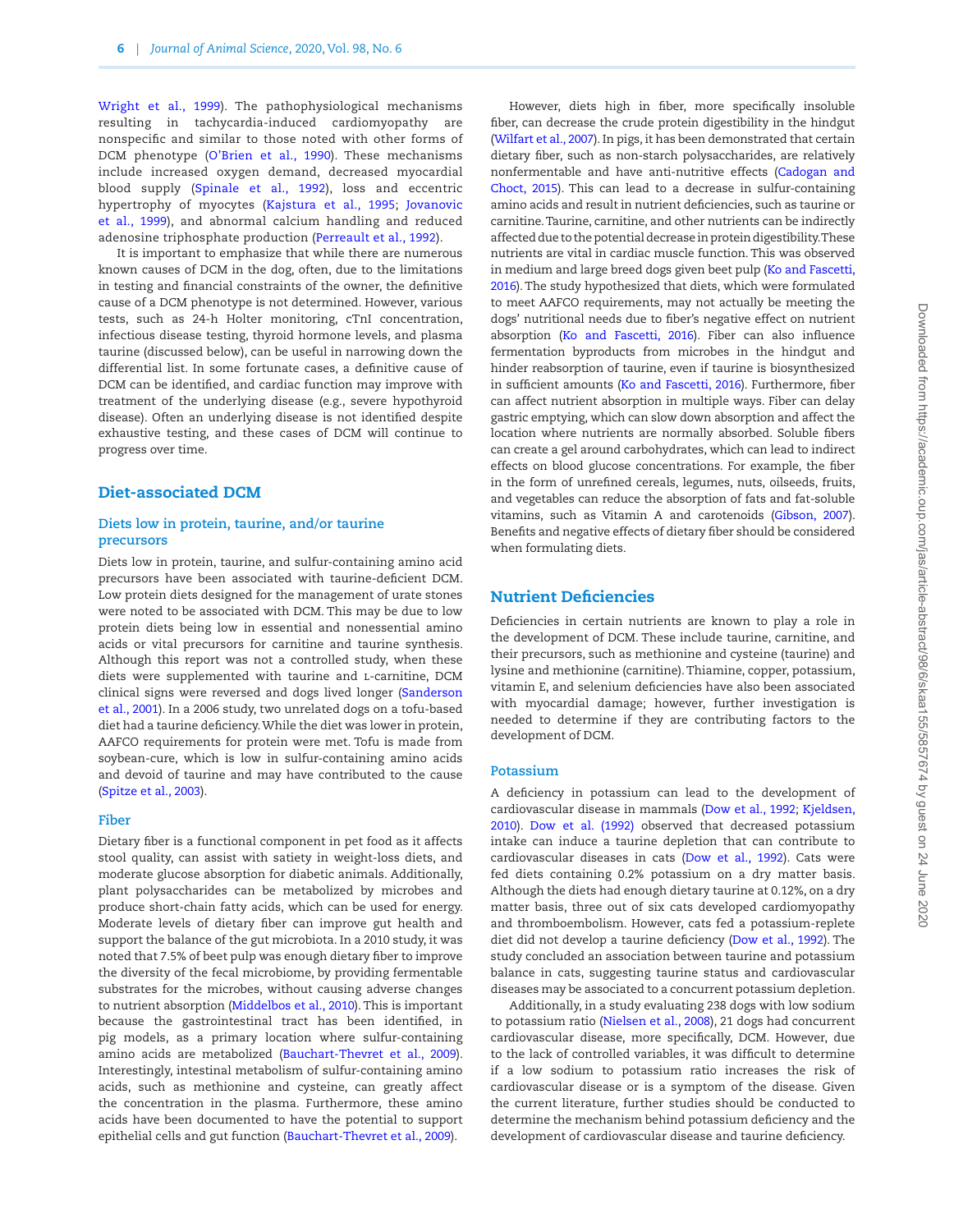#### **Choline**

Choline is a constituent of the neurotransmitter acetylcholine as well as a component of cell and mitochondrial membranes. Due to its abundance in tissues, choline influences many processes in the body, such as lipid metabolism and signaling (da Costa et al., 1995; Zeisel, 2006), one-carbon metabolism (Niculescu et al., 2004, 2006; Mehedint et al., 2010), intestinal circulation of bile and cholesterol (Dawson et al., 2009), and mitochondrial bioenergetics (Teodoro et al., 2008). Choline has two major fates, though, one is to be phosphorylated and used to make phospholipids and the other is to be oxidized and used as a donor of methyl groups. As a methyl donor, choline is important for the regeneration of methionine from homocysteine (Wong and Thompson, 1972; Mudd and Poole, 1975; Finkelstein et al., 1983). This reaction is catalyzed by betaine homocysteine methyltransferase, where betaine, a metabolite of choline, serves as the methyl donor (Finkelstein et al., 1983). When choline stores are deficient, the capacity to methylate homocysteine to methionine is diminished resulting in increased plasma homocysteine concentration (da Costa et al., 2005). Elevated homocysteine concentrations are associated with increased risk of cardiovascular diseases in humans (Gerhard and Duell, 1999). Hyperhomocysteinemia adversely affects myocardial compliance and contractility of the heart (Joseph et al., 2003; da Costa et al., 2005; Herrmann et al., 2007). Dietary supplementation of choline and betaine on cardiovascular disease has been evaluated in humans (Schwab et al., 2002; Olthof et al., 2003, 2005; Steenge et al., 2003). However, results on whether the supplementation is beneficial or deleterious to cardiac disease are conflicting. For example, one study showed that the levels of choline intake in humans were inversely associated with homocysteine concentrations in the blood (Dalmeijer et al., 2008). However, a follow-up study of the same cohort failed to show a difference in cardiovascular risk on varying dietary choline intake (Bidulescu et al., [200](#page-13-0)7). In addition, choline is involved in the production of trimethylamine N-oxide (**TMAO**), in high concentrations in the serum, promotes inflammation, and can lead to the development of cardiovascular diseases in humans (Randrianarisoa et al., 2016). TMAO is the oxidized product of trimethylamine. Trimethylamine is produced from bacteria strains, such as Firmicutes, Actinobacteria, and Proteobacteria, in the presence of choline degradation in the gastrointestinal tract (Fennema et al., 2016). This product is found to be higher in dogs and humans with CHF, secondary to degenerative valve disease. Of the dogs in the FDA's June 2019 report diagnosed with DCM, 15% (FDA, 2019a) had chronic valvular degeneration, which may indicate choline and TMAO are worthy of further investigation.

#### **Methionine and cysteine**

Sulfur-containing amino acids, methionine and cysteine, are used to synthesize taurine, a nonessential amino acid in dogs (Huxtable, 1992). However, many variables can affect the synthesis of taurine, such as lower bioavailable sources of amino acids, excess degradation during thermal processing, and shortage of methionine, which is a common dietary limiting amino acid (Mansilla et al., 2019). When methionine is sufficient, homocysteine is used to produced cysteine (Faeh et al., 2006). When methionine is deficient in the cell, homocysteine is re-methylated to form methionine (Harvey and Ferrier, 2011). The concentration ratio of S-Adenosylmethionine to S-Adenosylhomocysteine, substrates in the one-carbon metabolism pathway, defines the methylation potential of the

cell. An increase in homocysteine, in the blood, decreases this ratio, leading to a decrease in methylation potential (Loscalzo and Handy, 2014). Additionally, the decreased ratio means an increase in the concentration of S-Adenosylhomocysteine. An increase in plasma S-Adenosylhomocysteine has been documented in patients with cardiovascular disease (Kerins et al., 2001).

Recent data have suggested that essential sulfur-containing amino acid requirements may be variable in different breeds and sizes of dogs (Mansilla et al., 2019). One study observed that large mixed breed dogs, averaging 38 kg in body weight, had a lower (50%) taurine biosynthesis rate than smaller dogs, averaging 13 kg, when fed a diet adequate in protein and sulfur-containing amino acids (Ko et al., 2007). Another study demonstrated that dogs eating diets containing ingredients, including animal meals, turkey, whole grain rice, rice bran, or barley, had low plasma methionine and cysteine concentrations (Delaney et al., 2003).

## **Taurine**

Taurine is a sulfur-containing amino acid that is not a component of proteins (Huxtable, 1992) and is synthesized endogenously in the liver of dogs from cysteine, which is catalyzed at the rate-limiting step, by the enzyme cysteine sulfinic acid decarboxylase (Huxtable, 1992). Taurine is biologically important for cardiovascular, skeletal muscle, and central nervous system function as well as the conjugation of bile acids in many mammals. Taurine increases intracellular concentrations of calcium ions, is an osmoregulator in the heart, and functions as an antioxidant in relation to cardiac function (Sisson et al., 2000). While taurine is not currently considered an essential amino acid in dogs, it is considered essential in cats. This is due to cats having a lower activity of cysteine sulfinic acid decarboxylase affecting the biosynthesis of taurine. Prior to supplementing taurine in cats' diets, DCM was commonly diagnosed (Pion et al., 1990, 1998).

Studies evaluating if taurine should be considered an essential amino acid in dogs have not been conclusive. A study in 1998 observed that a diet, considered low in taurine for cats, fed to Beagles had no adverse effects (Pion et al., 1998). Another study showed that DCM related to decreased cysteine sulfinic acid decarboxylase and decreased dietary taurine in foxes (Moise et al., 1991). The results showed that foxes fed diets with 510 mg/ kg of dietary taurine did not develop DCM while those from farms fed diets containing 300, 130, and 80 mg/kg had incidence of DCM. Some of the foxes from farms feeding diets with lower taurine concentrations did not have low plasma taurine or DCM, while others did. Foxes with postmortem examinations from the farm with a dietary taurine concentration of 300 mg/ kg had significantly lower cysteine sulfinic acid decarboxylase activity than the foxes from the farm feeding a dietary taurine concentration of 510 mg/kg. This resulted in a renewed interest in heart disease related to the taurine deficiency in dogs.

Another study evaluated plasma taurine concentration in dogs with chronic mitral valve disease and dogs with DCM. Of the dogs diagnosed with DCM, 17% were found to have low taurine concentrations and the affected dogs were breeds that were not previously known to be predisposed to DCM, such as American Cocker Spaniels and Golden Retrievers. Despite these findings, the authors did not conclude that taurine was contributing to the development of DCM because predisposed breeds to DCM had normal taurine concentrations (Kramer et al., 1995). Conversely, a study referred to as the Multicenter Spaniel Trial (MUST) observed that Cocker Spaniels diagnosed with DCM had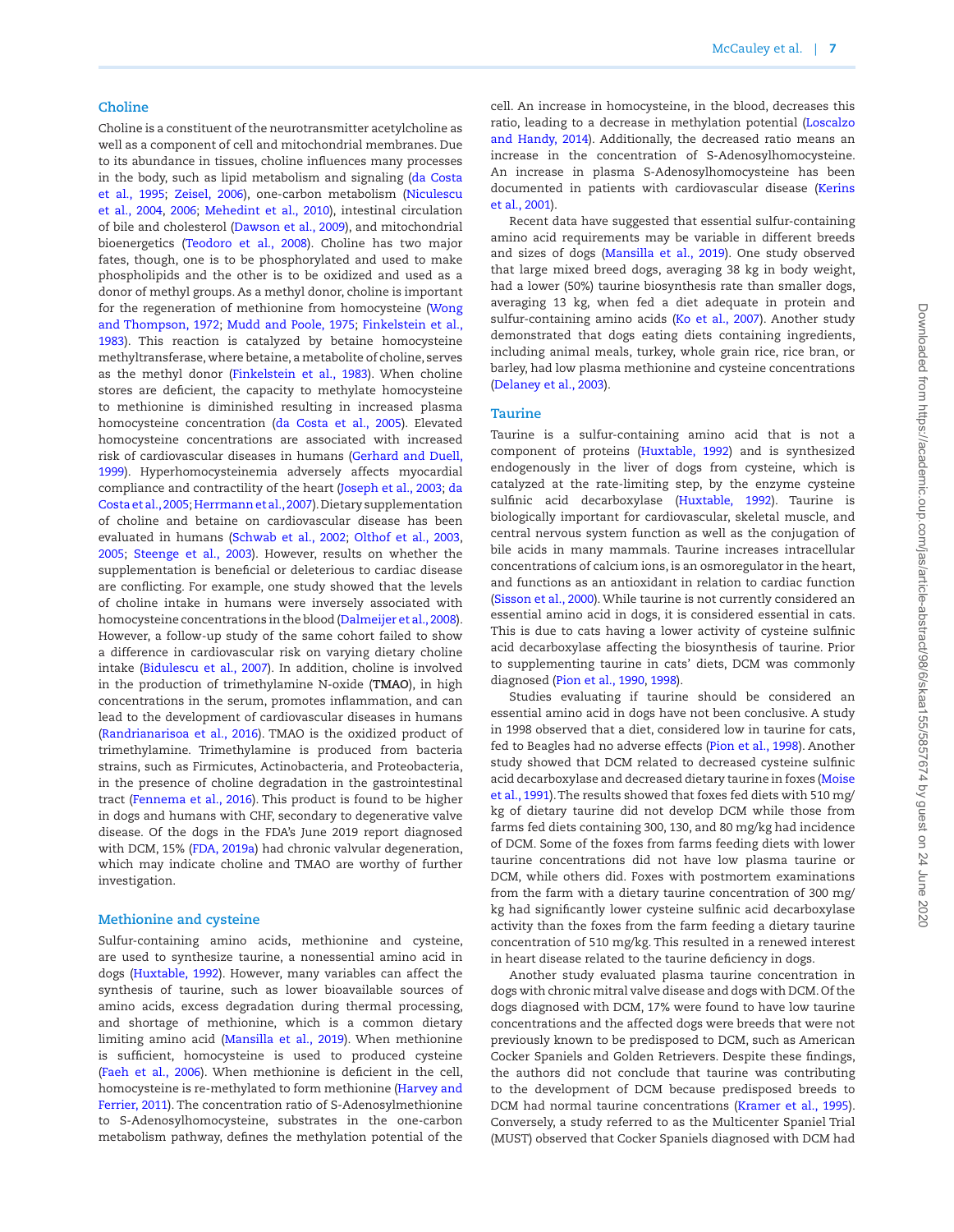low plasma taurine concentrations, but when supplemented with taurine and *L*-carnitine had significant improvement in echocardiogram results within 4 mo (Kittleson et al., 1997; Sanderson, 2006). These improvements were significant enough that the dogs could discontinue cardiovascular pharmaceuticals.

The reason for the low plasma taurine concentrations in these dogs is unknown. However, it is speculated that a combination of an enzyme deficiency, such as cysteine sulfinic acid decarboxylase, and loss through conjugation with bile salts may be the cause. Taurine supplementation was warranted in these dogs since they had a documented taurine deficiency. Plasma total, free, and esterified carnitine concentrations were not low. However, this is a low indicator of myocardial carnitine concentration, and, prior to this study, two dogs that were given taurine supplementation without l-carnitine concentration did not improve. A few of the Cocker Spaniels had documented low myocardial carnitine concentrations; therefore, L-carnitine and taurine supplementation were given and were observed to provide the desired clinical and echocardiographic improvements (Kittleson et al., 1997). Moreover, the studies did not note if dogs were fasted or meal feed prior to sampling. However, a study in Labrador Retrievers evaluated the changes in plasma and whole blood taurine concentrations during 48 h of fasting and after feeding (Gray et al., 2016). Whole blood taurine status did not change during fasting; however, plasma taurine levels had a slight change but never decreased below normal ranges. Additionally, whole blood and plasma taurine concentrations were measured after a meal. While plasma taurine levels reached baseline 8 h after feeding, whole blood taurine did not fluctuate from baseline after a meal (Gray et al., 2016).

Currently, studies suggest that there may be breed-specific taurine concentration reference ranges and that one range cannot be applied across all breeds (Ko et al., 2007; Freeman et al., 2018; Kaplan et al., 2018, Ontiveros et al., 2020). Certain breeds are more associated with taurine-deficient DCM than others, as stated previously (Freeman et al., 2001; Backus et al., 2003). More recently, Golden Retrievers with taurine-deficiency related DCM have been studied (Belanger et al., 2005). It was reported that five related Golden Retrievers diagnosed with DCM showed improvements within 3-6 months after starting taurine supplementation. Additionally, recent studies (Kaplan et al., 2018; Ontiveros et al., 2020) have noted Golden Retrievers may be at risk for developing DCM but have failed to identify a definitive causal relationship between diet, taurine, and cardiac function. Specifically, the most recent study (Ontiveros et al., 2020) was not well-controlled from a nutritional standpoint. The study evaluated two groups: traditional diets and non-traditional diets; however, the nontraditional diet group was comprised of balanced and those used only for supplemental feeding, which are not formulated to meet AAFCO requirements. Furthermore, the majority of dogs eating the non-traditional diets did not have low taurine or abnormal cardiac parameters. Moreover, not all dogs with decreased systolic function had low taurine concentrations, and the relationship between whole blood taurine, plasma taurine, and cardiac muscle taurine concentrations remains unknown.

#### **Carnitine**

Carnitine is a water-soluble molecule that is synthesized endogenously in the liver and the synthesis is regulated by exogenous supply (Neumann et al., 2007). Carnitine assists in the transport of long-chain fatty acids from the cytosol to the mitochondrial matrix; once inside, it undergoes beta-oxidation to generate energy (Stumpf et al., 1985; Mayes and Botham, 2003). Roughly, 60% of the total energy production for the heart is through beta-oxidation. Carnitine also plays an important role in the buffering of toxic levels of acyl CoA in the mitochondria to allow beta-oxidation to continue (Sugiyama et al., 1990). Therefore, deficiency in carnitine could cause cardiac dysfunction leading to cardiac diseases, including DCM (Keene et al., [199](#page-16-0)1; Mc Entee et al., 1995; Pion et al., 1998; Sanderson, 2006).

In the production of nutrients, including taurine and carnitine, there are several important cofactors and precursors, such as iron, (Ringseis et al., 2010), selenium, zinc, and niacin (Ko et al., 2007). The bioavailability of these nutrients is directly related to where they are located in the dietary matrix, which is known as a nutrient's bio-accessibility (Holst and Williamson, 2008). For example, there are two forms of iron, heme and nonheme iron. If a large portion of the diet's iron concentration came from non-heme iron sources, it is possible that this cofactor would be less bioavailable for the synthesis of carnitine. Heme iron is found in animal sources and is more readily available than non-heme iron, which is found in plants and animal sources. However, soybeans and unfermented soy can be a good iron source, if heme-iron sources are low. Polyphenols, found in red sorghum, legumes, spinach, betel leaves, apples, berries, citrus fruits, plums, broccoli, and oregano, can reduce non-heme iron and thiamine absorption. Another example is niacin, which is not readily bioavailable from mature maize (Gibson, 2007), and diets rich in maize could hinder carnitine biosynthesis.

Carnitine concentration can be assessed by three carnitine pools: the plasma, the myocardial, and the systemic, which is comprised of both (Borum, 1991). Low plasma carnitine concentration can help diagnose carnitine deficiency but may not correlate with myocardial concentrations (Borum, 1983). Plasma carnitine can have a normal or high concentration while myocardial carnitine can be low. Therefore, in order to accurately measure myocardial carnitine concentrations, endomyocardial biopsies can be performed (Pion et al., 1998).

Currently, only small case studies have reported a deficiency in carnitine associated with DCM in dogs. In an evaluation of three dogs at the University of Minnesota, all were found to be carnitine deficient, prior to the onset of DCM (Sanderson, 2006). Improvement was noted in a Miniature Dachshund given l-carnitine supplementation. Also, in a 1991 study, two Boxer littermates were diagnosed with DCM (Keene et al., [1991](#page-16-0)). One offspring had low plasma and myocardial carnitine concentrations at the time of diagnosis. Similarly, the littermate had low myocardial carnitine concentrations; however, plasma carnitine concentrations were within normal reference ranges. Regardless of plasma concentrations, both dogs were supplemented with L-carnitine and had a significant increase in fractional shortening (Keene et al., 1[99](#page-16-0)1). Another study reported two Boxers diagnosed with DCM (Costa and Labuc, 1994); one Boxer was supplemented with L-carnitine daily, while the other was never administered supplementation. Myocardial concentrations of carnitine only increased in the supplemented Boxer. Oral supplementation of L-carnitine, although increased fractional shortening and myocardial concentrations, did not mitigate DCM. However, this should be further investigated as a report of a Labrador Retriever, diagnosed with DCM and supplemented with l-carnitine, has shown increased concentrations of carnitine and improvements in electrocardiographic and echocardiographic indices (Mc Entee et al., 1995).

#### **Thiamine**

Thiamine is an essential water-soluble vitamin in dogs. Thiamine exists in three forms; however, the most utilized and bioavailable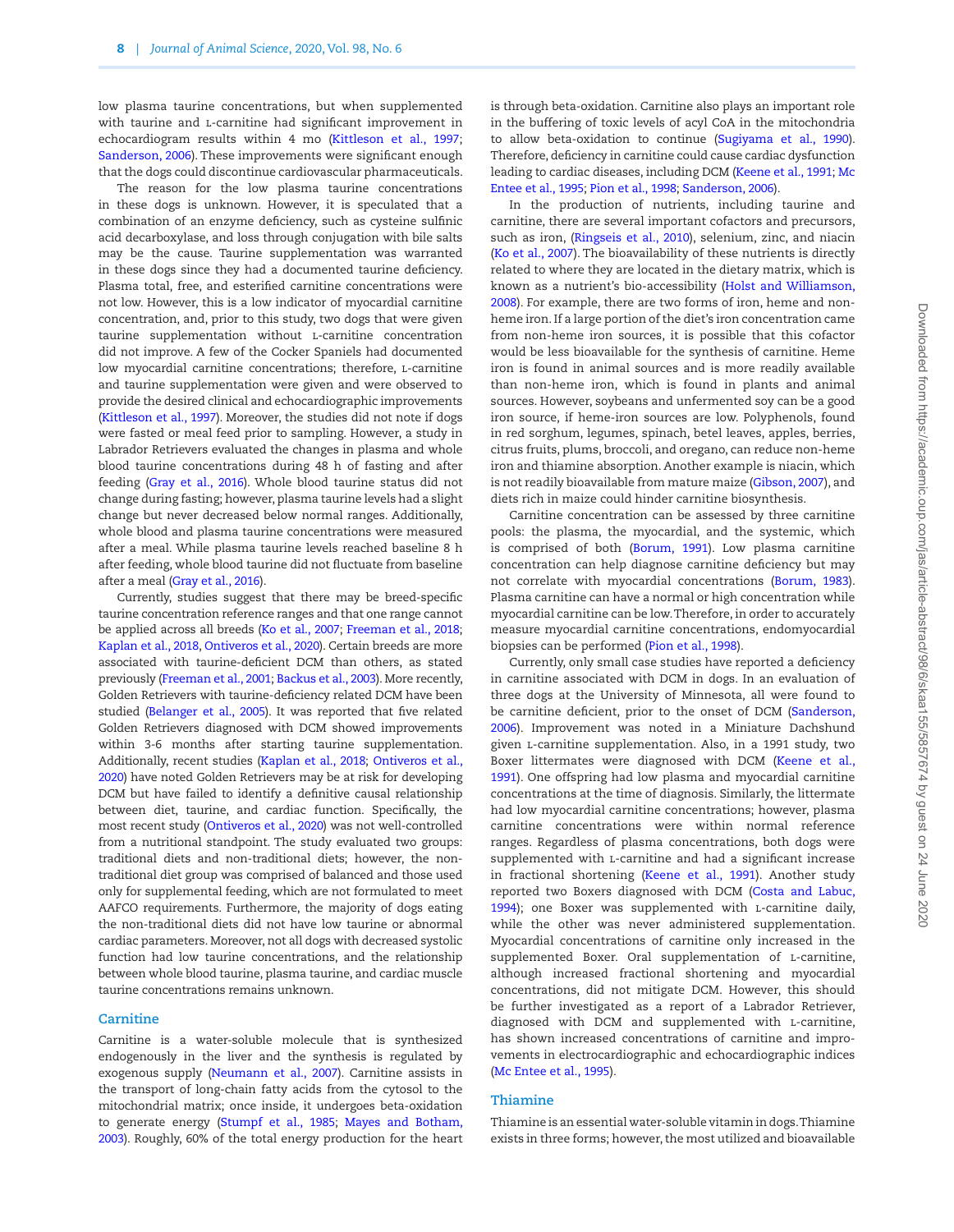form is thiamine pyrophosphate (Carpenter, 2012). Thiamine pyrophosphate plays a significant role in the metabolism of carbohydrates, lipids, and branched-chain amino acids (Depeint et al., 2006; Sriram et al., 2012; Manzetti et al., 2014; Abdou and Hazell, 2[01](#page-13-1)5). While most studies focus on thiamine deficiency and the adverse effects on the heart in pigs (Follis et al., 1943), rats (Suzuki, [196](#page-18-0)7; Bózner et al., 1969; Davies and Jennings, 1970), pigeons, mice, sea lions, foxes, and monkeys (Van Vleet and Ferrans, 1986), limited research is available in dogs. Reported adverse effects include dilated hearts in pigs (Follis et al., 1943) and cardiac mitochondrial alteration in rats (Suzuki, [1967](#page-18-0); Bózner et al., 1969; Davies and Jennings, 1970). Although these studies gave insight into negative cardiac effects of thiamine deficiency, current research needs to be conducted to assess any potential connection to DCM in dogs. Another enzyme that can affect bioavailability is thiaminase. Thiaminase cleaves thiamine at the methylene linkage, rendering it biologically inactive. Uncooked fish, shellfish, Brussels sprouts, and red cabbage contain thiaminases (Gibson, 2007).

## **Copper**

Copper plays an important role in energy metabolism by assisting the function of critical enzymes (Harris, 2001). In addition, copper is needed in the production of hemoglobin, myelin, and melanin, as well as maintaining the strength of blood vessels, epithelial tissue, and connective tissue (Harris, 2001; Gropper and Smith, 2012). Thus, deficiency in copper can have detrimental implications for cardiac function (Klevay, 2000; Saari, 2000). Early studies have examined the effects of a copper-deficient diet on cardiac health in pigs, rats, and rabbits (Van Vleet and Ferrans, 1986), however, not in dogs. The effects of copper deficiency ranged from anemia, CHF, myocardial necrosis, calcification, and cardiac hypertrophy (Hunt and Carlton, 1965). Copper is routinely supplemented in complete and balanced canine diets and, therefore, absolute deficiency is rare. Regardless, research into relative copper deficiencies which could be caused by excessive dietary zinc or iron (NRC, 2006), and the correlation with potential copper deficiency and cardiac health in dogs, should be evaluated to rule this out as a contributing factor to the cause of DCM in dogs.

#### **Vitamin E and selenium**

Vitamin E is a major lipid-soluble antioxidant present in plasma, erythrocytes, and tissues. Vitamin E works with the seleniumcontaining enzyme, glutathione peroxidase, to scavenge free radicals and prevent oxidative damage to polyunsaturated fatty acids (van Haaften et al., 2003). Dogs with DCM have significantly lower vitamin E concentrations and reduced glutathione peroxidase, which is involved in cysteine synthesis when compared with healthy dogs (Freeman et al., 2005). For example, a puppy diagnosed with cardiomyopathy exhibited signs of selenium-vitamin E deficiency and had distension of the left ventricle (van Rensburg and Venning, 1979). Furthermore, a study was recently conducted to observe the effects of selenium deficiency and protein-restricted diets on the myocardium in rats (Zhang et al., 2019). Increased concentrations of reactive oxygen species and malondialdehyde, which are measurements of oxidative stress, were observed. Additionally, along with a decrease in serum selenium, glutathione peroxidase activity was reduced.

Selenium bioavailability can also negatively affect the biosynthesis of taurine, by hindering the absorption of cofactors. Selenium is more available in its organic forms, seleno-cysteine and seleno-methionine, rather than the inorganic form, selenite. Overall, after processing nutrients from plants have improved the bioavailability due to the plant cell wall being compromised. However, animal sources have higher bioavailability properties after processing (Parada and Aguilera, 2007). Many biological activities of selenium occur through its incorporation into seleno-cysteine into seleno-proteins. Selenium deficiency is the main regulator of seleno-protein expression and has been associated with the pathogenicity of many viruses (Beck, 2007). Additionally, since selenium is a cofactor for glutathione, a deficiency in selenium leads to a decrease in glutathione peroxidase activity. In humans, selenium deficiency is associated with Keshan disease, an endemic cardiomyopathy that occurs in the areas of China with low soil selenium (Levander and Beck, 1997). Interestingly, selenium deficiency increases the occurrence of myocarditis and cardiomyopathy in mice exposed to both virulent and avirulent Coxsachie virus due to reduced glutathione peroxidase. Thus, glutathione peroxidase may protect against virally induced cardiac inflammation (Lubos et al., 2011) because reactive oxygen species may enhance viral replication (Beck, 2007).

## **Internal factors and competitive and noncompetitive interactions**

Internal factors, such as nutrient status of the animal, genetics, sex, pregnancy, lactation, chronic and acute infection, and disease state, can also affect the bioavailability of some nutrients (Gibson, 2007). Inter-nutrient competition also occurs when nutrients with chemical similarities compete for the same absorptive pathway, which is commonly seen when a supplement is taken with food. Also, noncompetitive interactions can occur. For example, phytates contained in unrefined cereals, legumes, nuts, and oilseeds will bind certain cations to form insoluble compounds (Williamson, 2017). This may lead to zinc, iron, calcium, and magnesium being poorly absorbed.

## Chemical-Inherent Compounds and Heavy Metals

#### **Cassava and cyanide**

Other potential etiologies that could contribute to the development of DCM include chemical inherent compounds and heavy metals. A commonly used ingredient in pet food is cassava (tapioca), which contains 10% arginine (Crawford, 1968). Cassava is known to accumulate cyanogenic glycosides, cyanide. When cyanide is consumed, it is converted into thiocyanate, which requires sulfane sulfur from sulfur-containing amino acids (Tor-Agbidye et al., 1999). Thus, there is an increased demand for sulfur-containing amino acids during detoxification (Tor-Agbidye et al., 1999). This can limit the availability of sulfur-containing amino acids used to biosynthesize taurine and carnitine. Additionally, cassava has been identified as a goitrogenic food.

#### **Goitrogenic foods**

Certain raw foods have been identified as goitrogenic, such as spinach, cassava, peanuts, soybeans, strawberries, sweet potatoes, peaches, pears, broccoli, Brussels sprouts, cabbage, canola, cauliflower, mustard greens, radishes, and rapeseed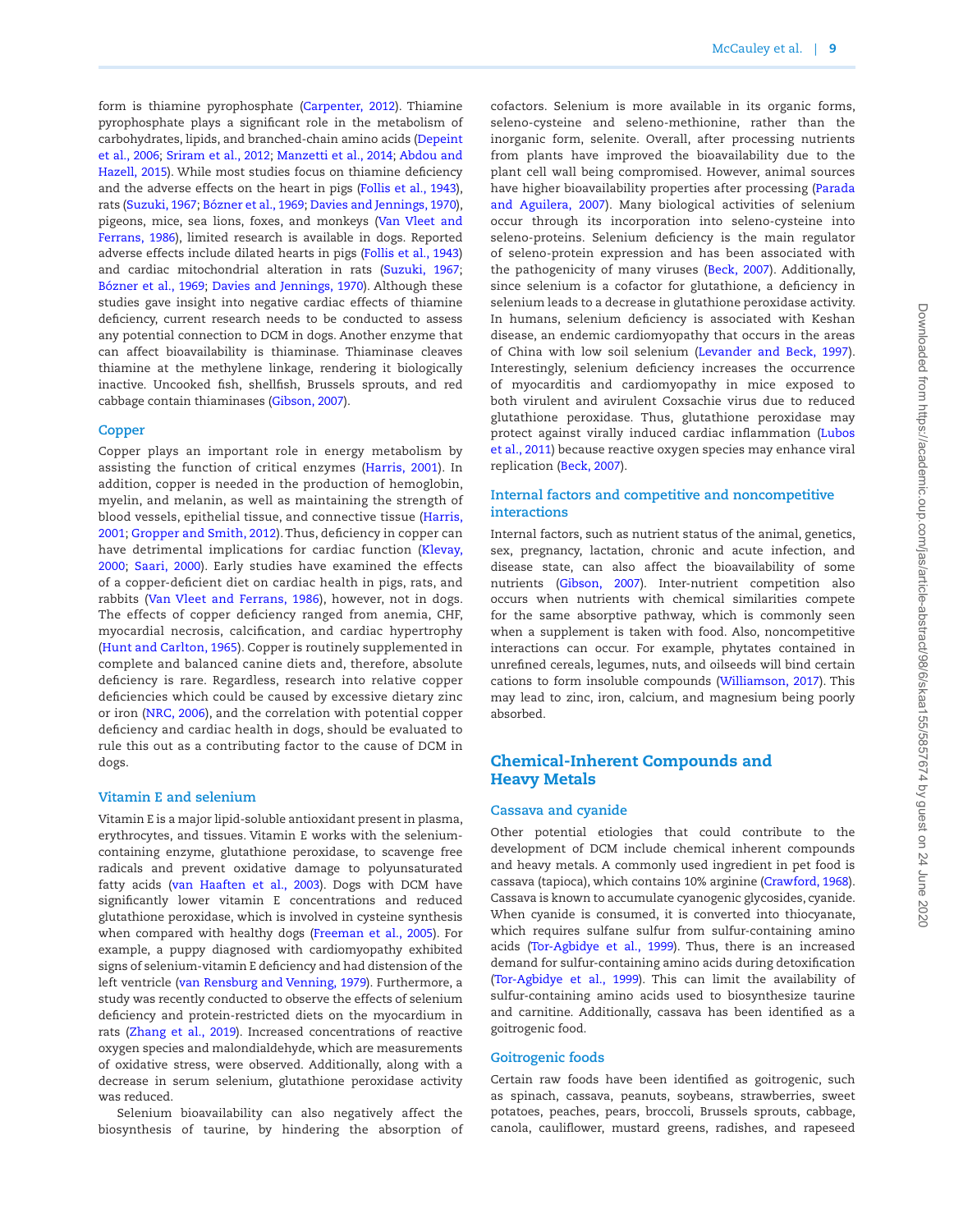(Dolan et al., 2010). These foods have been observed to have properties that suppress the function of the thyroid gland, increasing the risk of hypothyroidism. This interferes with iodine absorption affecting growth, cognitive function, and hormonal balance. Additionally, hypothyroidism has been known to lead to DCM, more specifically hypothyroidism-induced canine DCM (Rastogi et al., 2018)

#### **Heavy metals**

Ingredients used in pet food can contain heavy metals; however, the amount can vary depending on the mining, industrial processing, amount of pollution, and the usage of pesticide, fertilizer, and chemicals on the geographic location (Cao et al., 2010; Kim et al., 2018). For example, rice and certain leafy vegetables grown in China (Cao et al., 2010) along with cereal grains (Squadrone et al., 2017) are at a greater risk of accumulating heavy metals.

Heavy metals that are of major concern are arsenic, cadmium, and mercury. Since taurine detoxifies heavy metals, there is an increase in the demand, which may result in a taurine deficiency. More specifically, taurine depletion can occur during arsenic-induced cardiomyocyte viability, reactive oxygen species products, intracellular calcium, and apoptotic cell death (Flora et al., 2014). Taurine has also been observed to reduce cadmium-indices damages in murine hearts (Manna et al., 2008) and hypothalamus (Lafuente et al., 2005). A similar effect is exhibited in rats with taurine and its hepatoprotective effects against mercury toxicosis (Samipillai et al., 2010).

## Assessing Current Dietary Information

The information above reveals that diet-associated DCM is not a new concern. However, recent reports of a potential association between diets with specific characteristics, such as, but not limited to, containing legumes, grain-free, novel protein sources and ingredients, and smaller manufactured brands have reignited an interest in this topic (Freeman et al., 2018). Despite no definitive correlation for grain-free diets or their ingredients to DCM, some veterinary cardiologists and researchers are recommending pet owners switch their dogs to grain-based diets, without exotic protein sources and avoiding boutique brands (NC State Veterinary Hospital, 2019). Yet, others state, there is insufficient evidence-based research on whether diet is the cause for the subjective claims (Freeman et al., 2018). With concerns for dietary inadequacies, a guideline has been proposed for veterinarians in diagnosing and managing DCM based on the multiple causes of DCM phenotype reviewed above [\(Figure 2](#page-9-0)).

## Assessing Current Limitations

A review of the current literature reveals gaps within DCM studies in dogs, including sampling bias, inconsistencies in sampling parameters, confounding variables, and lack of complete data for case studies on DCM and known genetic predisposition in certain dog breeds.

## **Sample population**

When conducting research, it is impossible to collect data from the entire target population; however, a subgroup, sample



<span id="page-9-0"></span>**Figure 2.** Recommended veterinarian guidelines for managing diet concerns for pets with and without clinical signs of cardiac disease.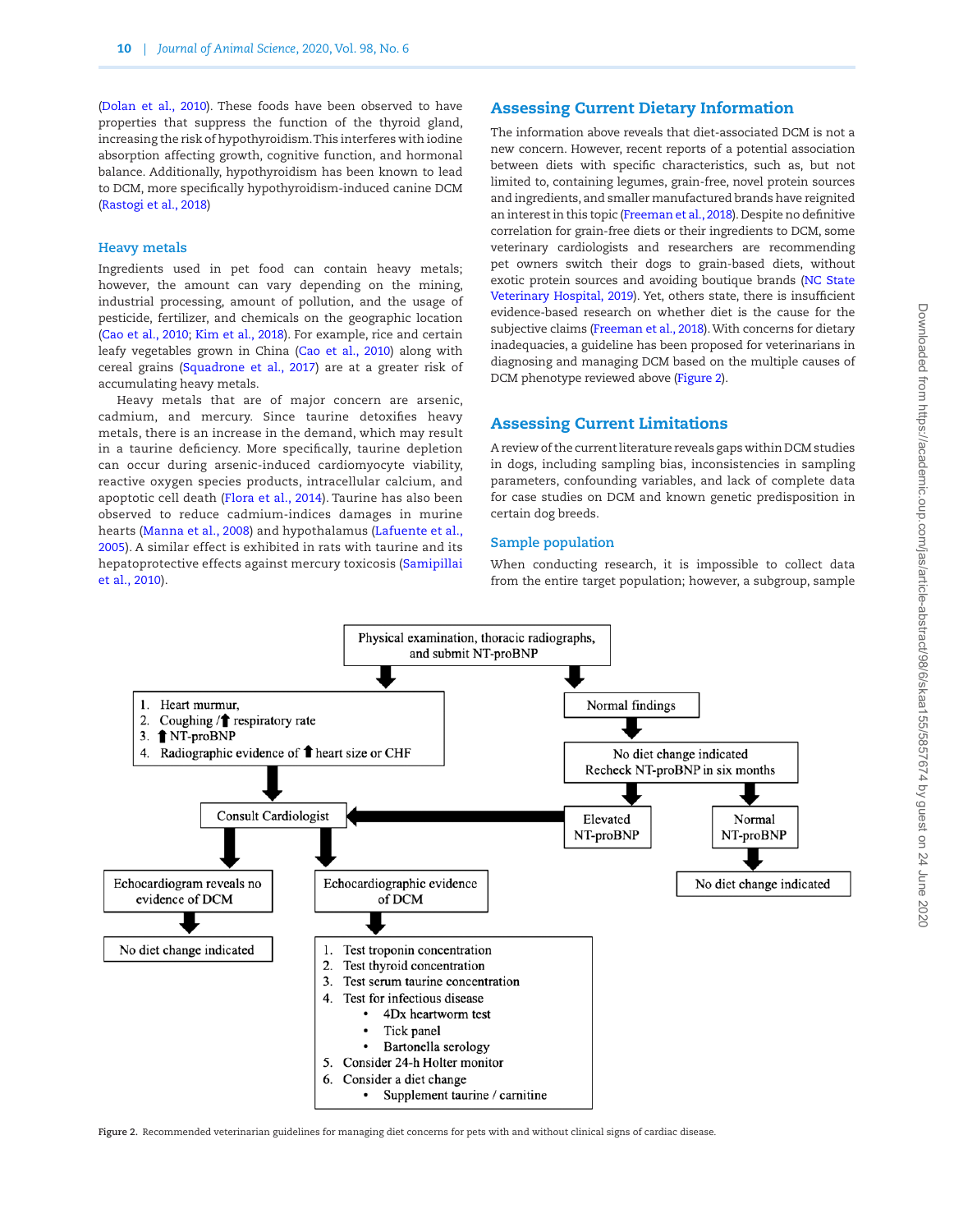population, can be randomly selected. The importance of a sample population being randomly selected, without bias, is vital for researchers as they begin to extrapolate the information from the sample population to the target population (Banerjee and Chaudhury, 2010). In addition to a randomized, non-biased sample population, a power analysis should be conducted to estimate an appropriate sample size needed for meaningful data.

Major limitations can occur when extrapolating and generalizing data when the sample size is too small, biased, or has an overrepresentation of a subgroup (Pannucci and Wilkins, 2010). For example, one retrospective review comprised of dogs diagnosed with DCM from October 1997 to August 2001 (Fascetti et al., 2003) was limited in sample size. In this study, 64 dogs with DCM were initially evaluated. However, a reduction in the sample size occurred when confounding factors were accounted for. It was noted that 24, out of the 64 dogs, had blood samples submitted. Out of the 24, 14 had low blood or plasma taurine concentrations. From that subgroup of 14, 6 American Cocker Spaniels, a breed that is well-known to be predisposed to DCM, were excluded. An additional dog was excluded due to the lack of dietary history (Fascetti et al., 2003). However, Golden Retrievers and Newfoundlands, which are also high-risk breeds for DCM, were included (Fascetti et al., 2003; Freeman et al., 2018). In this small population of 12 taurine-deficient dogs, all were eating a commercial diet of lamb meal and/or rice as primary ingredients and 8 of these dogs were consuming the same diet. Due to the small sample size, this study's data are difficult to extrapolate into the general dog population. Further studies to elucidate other potential causes of DCM in the excluded dogs that had normal taurine concentration are warranted.

Overrepresentation of a subset of a population can skew results. Recently, a study (Kaplan et al., 2018) collected taurine samples in 24 Golden Retrievers that were diagnosed with DCM and in 52 healthy Golden Retrievers. All Golden Retrievers with DCM were taurine deficient. Interestingly, some of the healthy dogs exhibited low taurine concentrations as well. This suggests that Golden Retrievers may represent breed sensitivity to DCM and the potential need for breed-specific taurine reference ranges (Kramer et al., 1995; Freeman et al., 2018; Kaplan et al., 2018). Due to the multifactorial etiology of DCM in Golden Retrievers (Kaplan et al., 2018), studies should not overrepresent them in the sample population if the goal of the study is to represent the dog population as a whole.

Since small sample sizes and overrepresentation of breeds are commonplace in DCM literature, the studies involving multiple breeds and larger sample groups are warranted to better understand if relationships exist between potential etiologies and the development of DCM for the overall dog population.

## **Confounding factors and assessing independent variables**

Confounding variables and lack of controlling for independent variables can introduce bias and suggest a correlation when none exists. For example, in 2018, a longitudinal study (Kaplan et al., 2018) was noted for having one of the largest sample size populations that assessed taurine concentration in Golden Retrievers. A significant improvement was noted in echocardiogram results and normalization of taurine concentrations when compared with baseline. This was observed after a diet change, administration of supplemental taurine, with or without l-carnitine, inotropic agents, diuretics, ACE inhibitors, and calcium channel blockers (Kaplan et al., 2018). Limitations listed were a lack of standardization among

treatments, supplements and pharmaceuticals given, and diet changes. Additionally, the lack of medical records, including the duration on previous diet and use of different reference laboratories for analyzing blood parameters, adds to the confounding variables. Despite these inconsistencies, the study concluded that taurine supplementation could slow down the progression of DCM in dogs fed commercial diets. Since not all dogs received the same treatment, determining which variables had any correlation to these improvements can be challenging if not impossible. Future case studies should only include dogs with a complete dietary history and only one variable evaluated. Furthermore, variables that should be considered for future prospective research include age of subjects, body weight, body condition scores, litter sizes, birth weights, diet of the bitch, and diet of the puppy after weaning. These factors can be important as they may have the potential to impact the development of normal physiologic functions including cardiovascular health.

## Limitations to Current FDA Reports

From January 2014 to April 2019, 524 DCM cases were reported to the FDA (2019a). Reported cases have exponentially increased since the FDA's initial communication to the public about a possible association between DCM and diets with specific characteristics, such as, but not limited to, containing legumes, grain-free, novel protein sources and ingredients, and smaller manufactured brands (Freeman et al., 2018). One case was reported in 2014 and 2015, two cases in 2016, and three cases in 2017. However, after the FDA's initial release, 320 cases were reported in 2018, and so far, 197 cases as of April 2019 (Dodds, 2018; FDA, 2019a). These numbers included 515 dogs and 9 cats.

#### **Sample population**

Recently, the FDA has stated that there is an increase in the prevalence of DCM in dogs. Based on the limited literature regarding DCM incidence rate, prior to the FDA reports, it is unknown whether this represents a true increase in cases. Most of the DCM cases reported to the FDA portal are a result of the FDA report on July 12, 2018, notifying the public of a potential link between DCM and pet food (FDA, 2019a). On June 27, 2019, the FDA released another update stating that 380 dogs were identified as "Breeds Most Frequently Reported to FDA" [\(Table 1\)](#page-11-0). This information was from the cases reported up to April 30, 2019 (FDA, 2019b). However, the FDA report does not specify whether the dog breed categorization is based on breed phenotype or genotype. It is inferred that the term "breed" refers to phenotype in this instance because of the lack of genetic breed testing included in the FDA report. Thirteen of the dogs were reported "unknown breed", 62 mixed breeds, and the remaining were named by breed. Of 305 dogs that had breeds listed [\(Figure 3\)](#page-11-1), 223 (73%) were identified as a breed predisposed to DCM (Golden Retrievers, Great Danes, Doberman Pinschers, Boxers, Cocker Spaniels, and Bulldogs) (Calvert et al., 1997; Kittleson et al., 1997; Sisson et al., 2000; Broschk and Distl, 2005; Domanjko-Petric and Tomsic, 2008; Cunningham et al., 2018; Kaplan et al., 2018). Overrepresentation and breed reporting bias possibly inflated the number of reported cases (FDA, 2019a).

With the additional media around DCM, increased diagnosis of DCM may be seen due to the willingness of owners and veterinarians to investigate the disease. It is also possible that dog owners that are willing to invest in cardiology referral consultations are also more likely to have purchased implicated diets (FDA, 2019a). An increase in reports due to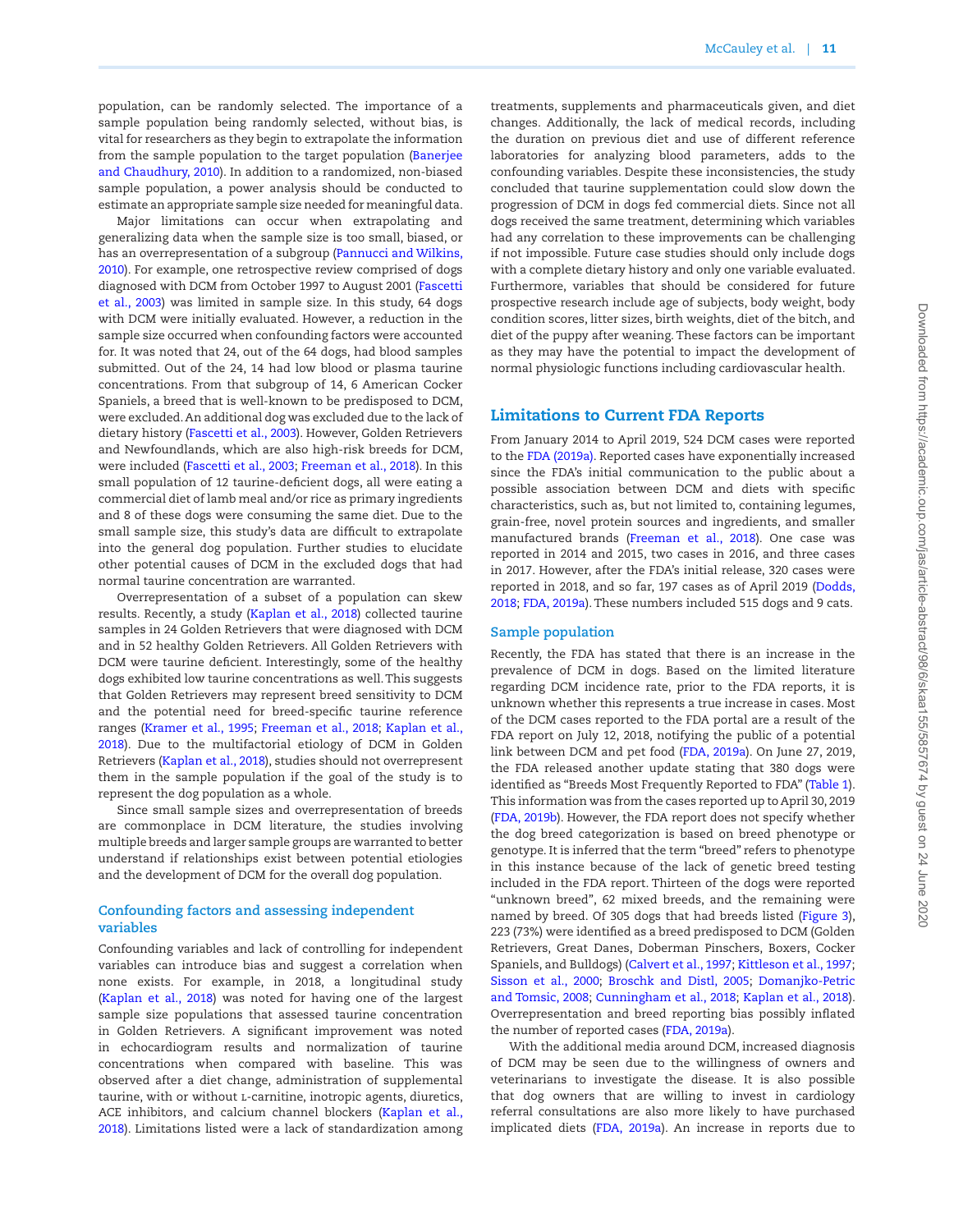<span id="page-11-0"></span>Table 1. Breeds of DCM cases most frequently reported to the FDA<sup>1</sup>

| Breed                      | Number of cases |
|----------------------------|-----------------|
| Golden Retriever           | 95              |
| Mixed                      | 62              |
| Labrador Retriever         | 47              |
| Great Dane                 | 25              |
| Pit Bull                   | 23              |
| German Shepherd            | 19              |
| Doberman Pinscher          | 15              |
| Australian Shepherd        | 13              |
| Unknown                    | 13              |
| Boxer                      | 11              |
| Mastiff                    | 8               |
| German Shorthaired Pointer | 7               |
| Shetland Sheepdog          | 7               |
| Weimaraner                 | 7               |
| American Bulldog           | 6               |
| American Cocker Spaniel    | 6               |
| Standard Poodle            | 6               |
| Bulldog                    | 5               |
| Shih Tzu                   | 5               |
|                            |                 |

#### 1 FDA (2019a).

awareness or concern regarding diet history and veterinarians' knowledge of predisposed breeds resulted in reporting bias and overrepresentation. For instance, the FDA report provided a detailed history of two Doberman Pinscher littermates, in the same household, eating a grain-free diet, and diagnosed with DCM via echocardiogram. Yet, these littermates are from a genetically predisposed breed, which is unlikely that dietassociated DCM is the primary, underlying etiology (Sammarco, 2008). To further understand the incidence rate and if there is a possible increase in DCM, multi-clinic, retrospective studies are warranted to identify a percentage of the population seeking referral to diagnose DCM, the incidence in specific breeds, and diet history, with comparison to market share.

## **Sampling bias**

The awareness of DCM and a possible association to the term, "BEG" diets, was raised in a veterinary medical publication (Freeman et al., 2018) and FDA reports (FDA, 2019a). "CVM [FDA's Center for Veterinary Medicine] encourages veterinary professionals to report well-documented cases of DCM in dogs suspected to having a link to diet." (FDA, 2019a) was quoted by the FDA in 2019. This demonstrates how asking for information in a certain way can skew data. Moreover, regardless of what diet the dog is eating, asking the veterinary community and the public for DCM cases in dogs only eating grain-free or exotic protein diets will result in sampling bias (Pannucci and Wilkins, 2010). To prevent this, the veterinary community should be asked to provide information for all DCM cases during the same time period, regardless of what the practitioners' proposed etiology was.

From the documented cases, the FDA reports do not have complete medical records and diet histories for all dogs (FDA, 2019a). As of April 30, 2019, out of the 515 dogs, 14 dogs have provided initial samples for the 1 to 2-mo follow-up. Of these, only 10 dogs had information provided. In order to gain more information on these cases, Chesapeake Veterinary Cardiology Associates (CVCA) has been working to obtain medical records and follow up on FDA reported dogs (FDA, 2019a). Currently, for the 6-mo follow-up, the return rate is down by 50% due to



<span id="page-11-1"></span>**Figure 3.** Percentage of dog cases reported in the FDA report that are breeds predisposed (dark gray) to DCM, non-predisposed (white) to DCM, and mixed or unknown breeds (light gray). Dogs considered predisposed to DCM include Great Danes, Doberman Pinschers, Boxers, Golden Retrievers, Cocker Spaniels, German Shepherds, and Bulldogs. FDA (2019a).

incomplete sample collection or death of the dogs (FDA, 2019a). Ideally, inclusion criteria would be, at minimum, a diagnosis of DCM via echocardiogram, performed by a veterinary cardiologist and complete medical records and diet history, including the length of time on the diet. The information cannot be properly analyzed if a case report does not contain all required information; therefore, it should not be included in studies.

## **Confounding variables**

There were many confounding factors in the data collected from an FDA report where grain-free diets (or diets with pulses in the first five ingredients) were implicated as a potential cause of DCM. Potential confounding factors included incomplete diet history, age of the sample population, concurrent diseases, and unreported duration of the diet being fed at the time data were collected (FDA, 2019a). Another confounding variable is the body condition of these dogs and the number of treats and table scraps being given at home. Freeman et al. (2018) suggested that diet-associated DCM may be associated with treats rather than the actual diet being fed (Freeman et al., 2018). Additionally, the list of dogs was predominantly male, older than 80 yr of age, and no data on the concurrent disease were provided, as well as unreported duration of time on diet reported (FDA, 2019a).

The FDA Vet-LIRN report (FDA, 2019b) stated that 44% (*n* = 91) of the 202 dogs that had a diagnosis of DCM, confirmed by echocardiogram, also had documented concurrent medical conditions [\(Figure 4](#page-12-0)). These concurrent conditions can lead to the development of cardiovascular diseases. The report states 15% ( $n = 32$ ) had valvular degeneration and 12% ( $n = 24$ ) had atrial fibrillation. These conditions can contribute to an enlarged left atrium and ventricle and can resemble a DCM phenotype (Saunders and Gordon, 2015). The FDA Vet-LIRN report also stated 9% (*n* = 18) had concurrent hypothyroidism, which has been known to increase the risk of cardiovascular disease (Karlapudi et al., 2012). Lastly,  $8\%$  ( $n = 17$ ) of the dogs had a concurrent diagnosis of tick-borne diseases, such as Lyme or Anaplasmosis. Studies indicate a possible relationship between Lyme disease and DCM in humans (Bartůnek et al., 2006; Kuchynka et al., 2015) and dogs (Agudelo et al., 2011).

The literature supports that 61% of dogs with chronic valvular disease or DCM have another concurrent condition (Freeman et al., 2003) leading to confounding factors when assessing DCM etiology. Therefore, dogs with these conditions, such as the cases mentioned previously, should not be included. Disease state should be considered when evaluating the results of the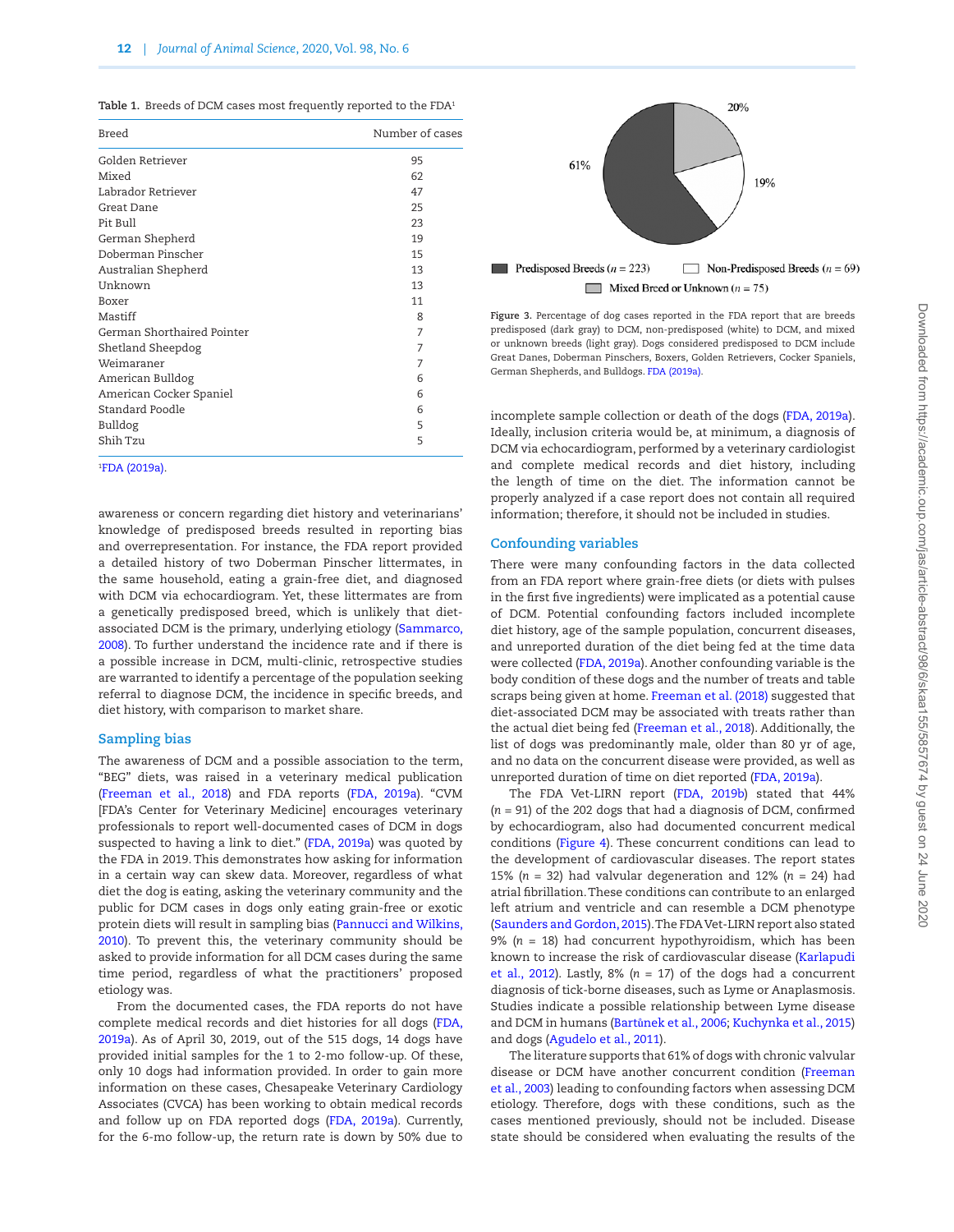

<span id="page-12-0"></span>**Underlying Medical Issues**  $(n = 67)$  No Known Medical Issues  $(n = 135)$ 

**Figure 4.** Dogs in FDA report diagnosed via echocardiogram that have known underlying medical conditions (gray) and dogs that had no known medical issues (white). Known underlying medical conditions include chronic valve disease, hypothyroidism, and tick-borne diseases. FDA (2019a).

FDA investigation (FDA, 2019b). Future studies evaluating dietassociation DCM should control for confounding concurrent medical conditions. Factors could include physical exam, blood nutrient concentrations, potential toxins, high sensitivity cTn1, NT proBNP testing, and echocardiograms.

#### **Standardized measurements**

To decrease variability, standardized measurements are required. As previously discussed, the lack of standardization of treatments and data analyzing occurs in the studies related to DCM. These include the use of echocardiograms, whole blood vs. plasma taurine concentration, plasma vs. endomyocardial biopsy carnitine concentration, and not having definitive parameters for collecting diet histories. In recent FDA reports, of the 340 dogs' medical records reviewed, 202 (36%) had a definitive diagnosis of DCM, confirmed by an echocardiogram (FDA, 2019b). The FDA Vet-LIRN states that 176 of the dogs diagnosed with cardiovascular disease had taurine measurements and echocardiograms (FDA, 2019b). However, the report does not provide details on whether taurine concentrations were from plasma, whole blood, or both. It has been suggested that whole blood taurine may be more indicative of the actual taurine status of the dog than plasma taurine (Freeman et al., 2018). This is likely from a higher concentration of taurine found in platelets and white blood cells than in extracellular fluid (Huxtable, 1992) Therefore, it may be difficult to compare data across various sample types. Future studies should be consistent across collections and analyses in order to give an accurate comparison.

#### **Conflicting information**

Descriptors of pet foods implicated to have a subjective association with DCM are diets with specific characteristics, such as, but not limited to, containing legumes, grain-free, novel protein sources and ingredients, and smaller manufactured brands (Freeman et al., 2018). However, an exhaustive review of the literature provides evidence of conflicting information. For example, boutique diets, defined as produced by a small manufacturer, have been implicated in association with DCM (Freeman et al., 2018; FDA, 2019a). However, when the FDA report is broken down into which pet food manufacturers made the called-out diets (FDA, 2019a), 49% of the brands listed were made by one of the six largest pet food manufacturers in North America (Petfood Industry, 2019). Given that almost half of the brands listed on the FDA report (FDA, 2019a) on June 27, 2019, are not manufactured by boutique pet food companies [\(Figure 5](#page-12-1)), it is unlikely that an association can be made to DCM.



<span id="page-12-1"></span>Top 6 U.S. Manufacturers  $(n = 211)$  Other U.S. Manufacturers  $(n = 220)$ 

**Figure 5.** Top six U.S. manufacturers (gray) and other U.S. manufacturers (white) named in the FDA report concerning DCM in dogs. FDA (2019a).

A bar graph in the 2019 FDA report titled, "Animal Proteins in Diets Reported to FDA," lists 630 reported protein sources. The FDA figure lists the top seven proteins of the implicated diets: chicken, lamb, salmon, whitefish, turkey, beef, and pork. These comprised 76% of the diets named in the FDA report (FDA, 2019a), which are not exotic pet food proteins (Case et al., 2011). Previously, based on a study examining 12 dogs (Fascetti et al., 2003), lamb meal-based diets were implicated in taurine-deficient DCM. These ingredients are inherently low in taurine and dogs fed these diets had low whole blood taurine concentration (Delaney et al., 2003). In addition, lower plasma methionine and cystine concentrations were identified in animals fed meals containing turkey (Delaney et al., 2003). Further, suggesting exotic protein sources may not lead to the development of DCM.

The current hypothesis coming from data presented to the FDA is that grain-free diets could have an association with the development of DCM (Freeman et al., 2018; Adin et al., [2](#page-13-2)019), despite the lack of support from the literature. For instance, a study concluded that whole blood taurine concentrations were lower in dogs fed whole grain diets, such as rice bran and barley (Delaney et al., 2003), while another study observed that beet pulp, rather than rice, had a greater impact on lowering the concentrations of plasma and whole blood taurine (Ko and Fascetti, 2016). This suggests that these ingredients are likely not a cause of the taurine-deficiency in dogs. However, the FDA has currently raised concern for diets that contain legumes as one of the top seven ingredients.

According to the FDA's 2018 report (FDA, 2018), lentils, peas, and other legumes (pulse ingredients) have been speculated to be responsible for diet-associated DCM. However, this hypothesis may be unsupported by evidence-based research. In a study conducted at the University of Illinois, in a controlled environment, dogs were fed 45% legumes or fed a diet primarily comprised of poultry byproduct. Interestingly, over the 90-d study, there was no significant difference when comparing plasma amino acids between groups (Reilly and de Godoy, 2019). Additionally, comparing the plasma and whole blood taurine concentrations between groups was not significantly different (Reilly and de Godoy, 2019). Therefore, since there was no change in taurine concentrations with dogs being fed a diet containing 45% legumes, legumes are more than likely not a cause of taurine-deficient DCM. Further supporting this, Kaplan et al. (2018) compared commercial diets being consumed by dogs diagnosed with DCM (Kaplan et al., 2018). While all initial ingredients in the ingredient list were not reported, this study did report 12 out of 13 diets were grain-free and 10 out of 13 contained legumes in the first five ingredients. However, 22 out of 23 of these dogs were eating less than the maintenance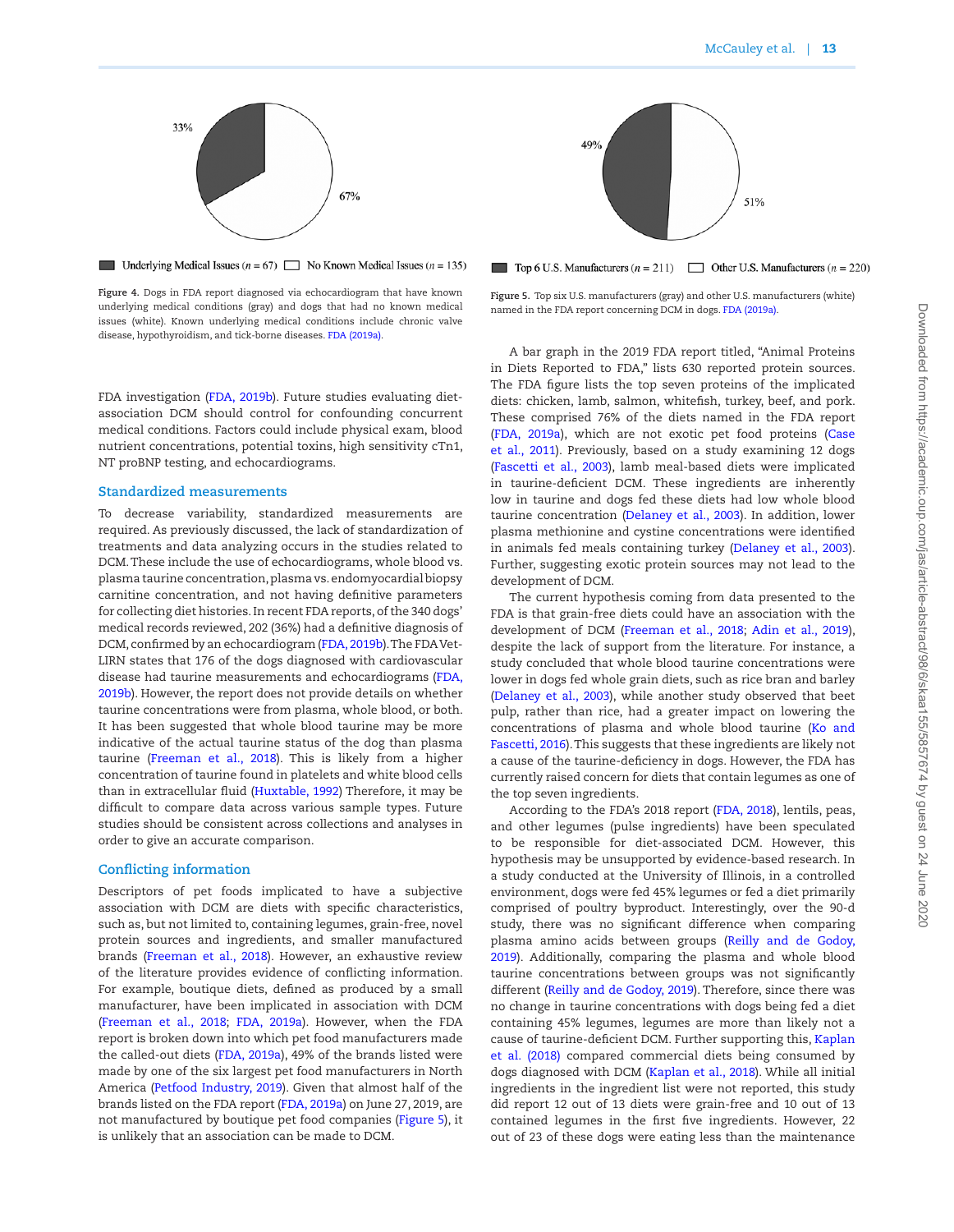energy requirements and brand suggested feeding guidelines. This may have resulted in a suboptimal intake of sulfurcontaining amino acids (Kaplan et al., 2018) and not pulse ingredients. This exhaustive review of the literature provides support that eliminates the pet food characteristics that have been implicated to have a subjective association with DCM. To determine if DCM can be associated with certain categories of diets would require further prospective studies that remove confounding factors.

## Conclusion

Recently, a correlation between diets with specific characteristics, such as, but not limited to, containing legumes, grain-free, novel protein sources and ingredients, and smaller manufactured brands to DCM has come under scrutiny by academic researchers and the FDA. The use of the acronym "BEG" and its association with DCM are without merit because there is no definitive evidence in the literature. At this time, information distributed to the veterinary community and the general public has been abbreviated synopses of case studies, with multiple variables and treatments, incomplete medical information, and conflicting medical data and opinions from veterinary nutrition influencers. Also, in past literature, sampling bias, overrepresentation of subgroups, and confounding variables in the data weaken this hypothesis. Additionally, based on current literature, the incidence of DCM in the overall dog population is estimated to be between 0.5% and 1.3% in the United States. However, the FDA case numbers (560 dogs) are well below the estimated prevalence. Therefore, it is impossible to draw any definitive conclusions, in these cases, linking specific diets or specific ingredients to DCM.

DCM is a multifactorial medical condition with many proven etiologies and potential causes contributing to the development of the disease. Therefore, prospective studies investigating, not only diet, but also infection, metabolism, and genetic involvement, must be conducted. In hopes of better understanding a potential correlation with diets to DCM, more objective data need to be collected and analyzed, without sampling bias and confounding factors. While determining the cause of recently reported cases of cardiac disease is of the utmost importance, based on this review of the current literature, there is no definitive relationship these implicated diet characteristics and DCM.

#### Acknowledgment

This study was funded by BSM Partners.

## Conflict of interest statement

The authors declare no real or perceived conflicts of interest.

## Literature Cited

- <span id="page-13-1"></span>Abdou, E., and A. S. Hazell. 2015. Thiamine deficiency: an update of pathophysiologic mechanisms and future therapeutic considerations. *Neurochem. Res*. **40**:353–361. doi[:10.1007/](https://doi.org/10.1007/s11064-014-1430-z) [s11064-014-1430-z](https://doi.org/10.1007/s11064-014-1430-z)
- <span id="page-13-2"></span>Adin, D., T. C. DeFrancesco, B. Keene, S. Tou, K. Meurs, C. Atkins, B. Aona, K. Kurtz, L. Barron, and K. Saker. 2019. Echocardiographic phenotype of canine dilated cardiomyopathy differs based on diet type. *J. Vet. Cardiol*. **21**:1– 9. doi:[10.1016/j.jvc.2018.11.002](https://doi.org/10.1016/j.jvc.2018.11.002)
- Agudelo, C., P. Schanilec, K. Kybicova, and P. Kohout. 2011. Cardiac manifestations of borreliosis in a dog: a case report. *Vet. Med. Czech*. **56**:85–92. doi[:10.17221/1577-VETMED](https://doi.org/10.17221/1577-VETMED)
- Anjos, D., C. Cintra, J. Rocha, and D. Junior. 2015. Cardiac biomarkers-an ally in the prognosis of heart disorders in small animals. *Rev. Investig. Med. Vet*. **14**(6):38–45.
- Armstrong, D., C. Lombard, and A. Ellis. 1986. Electrocardiographic and histologic abnormalities in canine ceroid-lipofuscinosis (CCL). *J. Mol. Cell. Cardiol*. **18**:91–97. doi[:10.1016/](https://doi.org/10.1016/s0022-2828(86)80986-5) [s0022-2828\(86\)80986-5](https://doi.org/10.1016/s0022-2828(86)80986-5)
- AVMA. 2019. U.S. pet ownership statistics. Available from [https://](https://www.avma.org/KB/Resources/Statistics/Pages/Market-research-statistics-US-pet-ownership.aspx) [www.avma.org/KB/Resources/Statistics/Pages/Market](https://www.avma.org/KB/Resources/Statistics/Pages/Market-research-statistics-US-pet-ownership.aspx)[research-statistics-US-pet-ownership.aspx.](https://www.avma.org/KB/Resources/Statistics/Pages/Market-research-statistics-US-pet-ownership.aspx) [accessed November 25, 2019].
- Backus, R. C., G. Cohen, P. D. Pion, K. L. Good, Q. R. Rogers, and A. J. Fascetti. 2003. Taurine deficiency in Newfoundlands fed commercially available complete and balanced diets. *J. Am. Vet. Med. Assoc*. **223**:1130–1136. doi:[10.2460/javma.2003.223.1130](https://doi.org/10.2460/javma.2003.223.1130)
- Backus, R. C., K. S. Ko, A. J. Fascetti, M. D. Kittleson, K. A. Macdonald, D. J. Maggs, J. R. Berg, and Q. R. Rogers. 2006. Low plasma taurine concentration in Newfoundland dogs is associated with low plasma methionine and cyst(e)ine concentrations and low taurine synthesis. *J. Nutr*. **136**:2525– 2533. doi[:10.1093/jn/136.10.2525](https://doi.org/10.1093/jn/136.10.2525)
- Banerjee, A., and S. Chaudhury. 2010. Statistics without tears: populations and samples. *Ind. Psychiatry J*. **19**:60–65. doi:[10.4103/0972-6748.77642](https://doi.org/10.4103/0972-6748.77642)
- Barber, J. S., and A. J. Trees. 1996. Clinical aspects of 27 cases of neosporosis in dogs. *Vet. Rec*. **139**:439–443. doi[:10.1136/](https://doi.org/10.1136/vr.139.18.439) [vr.139.18.439](https://doi.org/10.1136/vr.139.18.439)
- Barison, A., L. E. Pastormerlo, and A. Giannoni. 2010. Troponin in non-ischaemic dilated cardiomyopathy *Eur. Cardiol. Rev*. **7**(3):220–224. doi:[10.15420/ecr.2011.7.3.220](https://doi.org/10.15420/ecr.2011.7.3.220)
- Bartůnek, P., K. Gorican, V. Mrázek, P. Varejka, T. Veiser, J. Hercogová, D. Hulínská, and D. Janovská. 2006. Lyme borreliosis infection as a cause of dilated cardiomyopathy. *Prague Med. Rep*. **107**(2):213–226.
- Basso, C., P. R. Fox, K. M. Meurs, J. A. Towbin, A. W. Spier, F. Calabrese, B. J. Maron, and G. Thiene. 2004. Arrhythmogenic right ventricular cardiomyopathy causing sudden cardiac death in boxer dogs: a new animal model of human disease. *Circulation* **109**:1180–1185. doi[:10.1161/01.CIR.0000118494.07530.65](https://doi.org/10.1161/01.CIR.0000118494.07530.65)
- Bauchart-Thevret, C., B. Stoll, and D. G. Burrin. 2009. Intestinal metabolism of sulfur amino acids. *Nutr. Res. Rev*. **22**:175–187. doi:[10.1017/S0954422409990138](https://doi.org/10.1017/S0954422409990138)
- Beck, M. A. 2007. Selenium and vitamin E status: impact on viral pathogenicity. *J. Nutr*. **137**:1338–1340. doi[:10.1093/](https://doi.org/10.1093/jn/137.5.1338) [jn/137.5.1338](https://doi.org/10.1093/jn/137.5.1338)
- Beier, P., S. Reese, P. J. Holler, J. Simak, G. Tater, and G. Wess. 2015. The role of hypothyroidism in the etiology and progression of dilated cardiomyopathy in Doberman Pinschers. *J. Vet. Intern. Med*. **29**:141–149. doi:[10.1111/jvim.12476](https://doi.org/10.1111/jvim.12476)
- Belanger, M. C., M. Ouellet, G. Queney, and M. Moreau. 2005. Taurinedeficient dilated cardiomyopathy in a family of golden retrievers. *J. Am. Anim. Hosp. Assoc*. **41**:284–291. doi[:10.5326/0410284](https://doi.org/10.5326/0410284)
- Bellumori, T. P., T. R. Famula, D. L. Bannasch, J. M. Belanger, and A. M. Oberbauer. 2013. Prevalence of inherited disorders among mixed-breed and purebred dogs: 27,254 cases (1995- 2010). *J. Am. Vet. Med. Assoc*. **242**:1549–1555. doi[:10.2460/](https://doi.org/10.2460/javma.242.11.1549) [javma.242.11.1549](https://doi.org/10.2460/javma.242.11.1549)
- <span id="page-13-0"></span>Bidulescu, A., L. E. Chambless, A. M. Siega-Riz, S. H. Zeisel, and G. Heiss. 2007. Usual choline and betaine dietary intake and incident coronary heart disease: the Atherosclerosis Risk in Communities (ARIC) study. *BMC Cardiovasc. Disord*. **7**:20. doi:[10.1186/1471-2261-7-20](https://doi.org/10.1186/1471-2261-7-20)
- Bonagura, J. D., and D. S. Herring. 1985. Echocardiography. acquired heart disease. *Vet. Clin. North Am. Small Anim. Pract*. **15**:1209–1224. doi:[10.1016/s0195-5616\(85\)50366-6](https://doi.org/10.1016/s0195-5616(85)50366-6)
- Borum, P. R. 1983. Carnitine. *Annu. Rev. Nutr*. **3**:233–259. doi:[10.1146/annurev.nu.03.070183.001313](https://doi.org/10.1146/annurev.nu.03.070183.001313)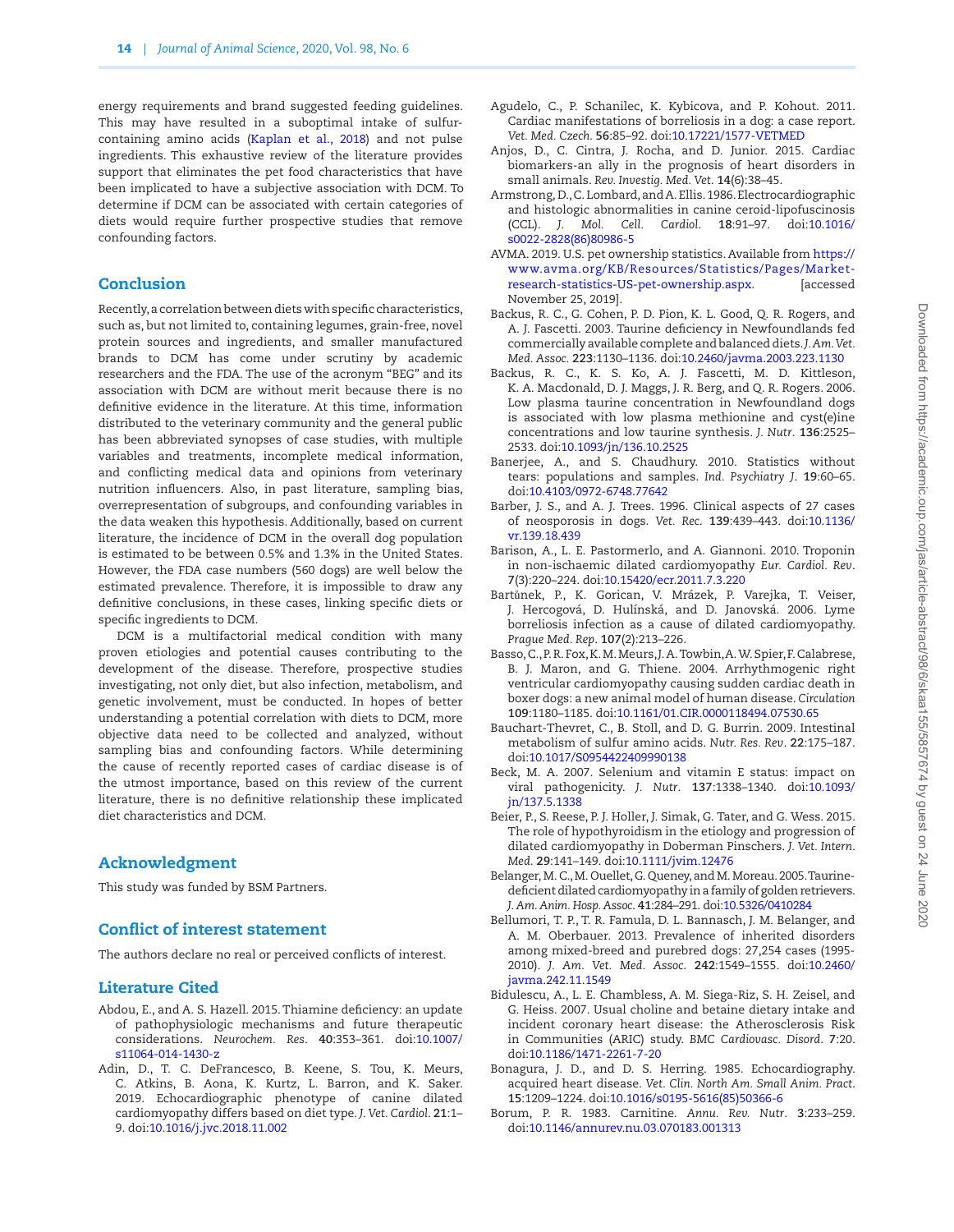- Borum, P. R. 1991. Carnitine and lipid metabolism. *Bol. Asoc. Med. P. R*. **83**:134–135. doi[:10.1016/0165-6147\(91\)90599-N](https://doi.org/10.1016/0165-6147(91)90599-N)
- Boswood, A., J. Dukes-McEwan, J. Loureiro, R. A. James, M. Martin, M. Stafford-Johnson, P. Smith, C. Little, and S. Attree. 2008. The diagnostic accuracy of different natriuretic peptides in the investigation of canine cardiac disease. *J. Small Anim. Pract*. **49**:26–32. doi:[10.1111/j.1748-5827.2007.00510.x](https://doi.org/10.1111/j.1748-5827.2007.00510.x)
- Boswood, A., S. G. Gordon, J. Häggström, G. Wess, R. L. Stepien, M. A. Oyama, B. W. Keene, J. Bonagura, K. A. MacDonald, M. Patteson, *et al.* 2018. Longitudinal analysis of quality of life, clinical, radiographic, echocardiographic, and laboratory variables in dogs with preclinical myxomatous mitral valve disease receiving pimobendan or placebo: the EPIC study. *J. Vet. Intern. Med*. **32**:72–85. doi[:10.1111/jvim.14885](https://doi.org/10.1111/jvim.14885)
- Bózner, A., H.-J. Knieeiem, H. Meessen, and H. Reinauer. 1969. Die Ultrastruktur und Biochemie des Herzmuskels der Ratte im Thiaminmangel und nach einer Gabe von Thiamin. *Virchows Arch. Abt. B. Zellpath*. **2**(2):125–143.
- Broschk, C., and O. Distl. 2005. Dilated cardiomyopathy (DCM) in dogs–pathological, clinical, diagnosis and genetic aspects. *Dtsch. Tierarztl. Wochenschr*. **112**(10):380–385.
- Cadogan, D. J., and M. Choct. 2015. Pattern of non-starch polysaccharide digestion along the gut of the pig: contribution to available energy. *Anim. Nutr*. **1**:160–165. doi:[10.1016/j.](https://doi.org/10.1016/j.aninu.2015.08.011) [aninu.2015.08.011](https://doi.org/10.1016/j.aninu.2015.08.011)
- Calvert, C. A., G. Hall, G. Jacobs, and C. Pickus. 1997. Clinical and pathologic findings in Doberman pinschers with occult cardiomyopathy that died suddenly or developed congestive heart failure: 54 cases (1984-1991). *J. Am. Vet. Med. Assoc*. **210**(4):505–511.
- Cao, H., J. Chen, J. Zhang, H. Zhang, L. Qiao, and Y. Men. 2010. Heavy metals in rice and garden vegetables and their potential health risks to inhabitants in the vicinity of an industrial zone in Jiangsu, China. *J. Environ. Sci. (China)* **22**:1792–1799. doi:[10.1016/s1001-0742\(09\)60321-1](https://doi.org/10.1016/s1001-0742(09)60321-1)
- Carpenter, K. J. 2012. The discovery of thiamin. *Ann. Nutr. Metab*. **61**:219–223. doi[:10.1159/000343109](https://doi.org/10.1159/000343109)
- Carr, A. 2017. When should mitral valve disease in dogs be treated? American Veterinarian. Available from [https://cvm.](https://cvm.ncsu.edu/wp-content/uploads/2018/05/CARDIO-Mitral-Valve-disease-1-1.pdf﻿) [ncsu.edu/wp-content/uploads/2018/05/CARDIO-Mitral-](https://cvm.ncsu.edu/wp-content/uploads/2018/05/CARDIO-Mitral-Valve-disease-1-1.pdf﻿)[Valve-disease-1-1.pdf](https://cvm.ncsu.edu/wp-content/uploads/2018/05/CARDIO-Mitral-Valve-disease-1-1.pdf﻿) [accessed February 18, 2020]
- Case, L. P., L. Daristotle, M. G. Hayek, and M. F. Raasch. 2011. *Canine and feline nutrition*. Maryland Heights (MS): Elsevier.
- Cooper, L. T. Jr. 2009. Myocarditis. *N. Engl. J. Med*. **360**:1526–1538. doi:[10.1056/NEJMra0800028](https://doi.org/10.1056/NEJMra0800028)
- da Costa, K. A., C. E. Gaffney, L. M. Fischer, and S. H. Zeisel. 2005. Choline deficiency in mice and humans is associated with increased plasma homocysteine concentration after a methionine load. *Am. J. Clin. Nutr*. **81**:440–444. doi[:10.1093/](https://doi.org/10.1093/ajcn.81.2.440) [ajcn.81.2.440](https://doi.org/10.1093/ajcn.81.2.440)
- da Costa, K. A., S. C. Garner, J. Chang, and S. H. Zeisel. 1995. Effects of prolonged (1 year) choline deficiency and subsequent re-feeding of choline on 1,2-sn-diradylglycerol, fatty acids and protein kinase C in rat liver. *Carcinogenesis* **16**:327–334. doi:[10.1093/carcin/16.2.327](https://doi.org/10.1093/carcin/16.2.327)
- Costa, N. D., and R. H. Labuc. 1994. Case Report: Efficacy of oral carnitine therapy for dilated cardiomyopathy in boxer dogs. *J. Nutr*. **124**(12 Suppl):2687S–2692S. doi:[10.1093/jn/124.](https://doi.org/10.1093/jn/124.suppl_12.2687S) [suppl\\_12.2687S](https://doi.org/10.1093/jn/124.suppl_12.2687S)
- Crawford, M. A. 1968. Food selection under natural conditions and the possible relationship to heart disease in man. *Proc. Nutr. Soc*. **27**:163–172. doi[:10.1079/pns19680041](https://doi.org/10.1079/pns19680041)
- Cunningham, S. M., J. T. Sweeney, J. MacGregor, B. A. Barton, and J. E. Rush. 2018. Clinical features of English bulldogs with presumed arrhythmogenic right ventricular cardiomyopathy: 31 cases (2001-2013). *J. Am. Anim. Hosp. Assoc*. **54**:95–102. doi:[10.5326/JAAHA-MS-6550](https://doi.org/10.5326/JAAHA-MS-6550)
- Dalmeijer, G. W., M. R. Olthof, P. Verhoef, M. L. Bots, and Y. T. van der Schouw. 2008. Prospective study on dietary intakes of folate, betaine, and choline and cardiovascular

disease risk in women. *Eur. J. Clin. Nutr*. **62**:386–394. doi:[10.1038/sj.ejcn.1602725](https://doi.org/10.1038/sj.ejcn.1602725)

- Dambach, D. M., A. Lannon, M. M. Sleeper, and J. Buchanan. 1999. Familial dilated cardiomyopathy of young Portuguese water dogs. *J. Vet. Intern. Med*. **13**:65–71. doi:[10.1111/j.1939-1676.1999.](https://doi.org/10.1111/j.1939-1676.1999.tb02167.x) [tb02167.x](https://doi.org/10.1111/j.1939-1676.1999.tb02167.x)
- Davies, M. J., and R. B. Jennings. 1970. The ultrastructure of the myocardium in the thiamine-deficient rat. *J. Pathol*. **102**:87–95. doi:[10.1002/path.1711020204](https://doi.org/10.1002/path.1711020204)
- Davis, A. Z., D. A. Jaffe, T. E. Honadel, W. D. Lapsley, J. L. Wilber-Raymond, R. W. Kasten, and B. B. Chomel. 2020. Prevalence of *Bartonella* sp. in United States military working dogs with infectious endocarditis: a retrospective case-control study. *J. Vet. Cardiol*. **27**:1–9. doi[:10.1016/j.jvc.2019.11.005](https://doi.org/10.1016/j.jvc.2019.11.005)
- Dawson, P. A., T. Lan, and A. Rao. 2009. Bile acid transporters. *J. Lipid Res*. **50**:2340–2357. doi:[10.1194/jlr.R900012-JLR200](https://doi.org/10.1194/jlr.R900012-JLR200)
- Delaney, S. J., P. H. Kass, Q. R. Rogers, and A. J. Fascetti. 2003. Plasma and whole blood taurine in normal dogs of varying size fed commercially prepared food. *J. Anim. Physiol. Anim. Nutr. (Berl)*. **87**:236–244. doi[:10.1046/j.1439-0396.2003.00433.x](https://doi.org/10.1046/j.1439-0396.2003.00433.x)
- Depeint, F., W. R. Bruce, N. Shangari, R. Mehta, and P. J. O'Brien. 2006. Mitochondrial function and toxicity: role of the B vitamin family on mitochondrial energy metabolism. *Chem. Biol. Interact*. **163**:94–112. doi[:10.1016/j.cbi.2006.04.014](https://doi.org/10.1016/j.cbi.2006.04.014)
- Detmer, S. E., M. Bouljihad, D. W. Hayden, J. M. Schefers, A. Armien, and A. Wünschmann. 2016. Fatal pyogranulomatous myocarditis in 10 Boxer puppies. *J. Vet. Diagn. Invest*. **28**:144– 149. doi[:10.1177/1040638715626486](https://doi.org/10.1177/1040638715626486)
- Di Lisa, F., R. Menabò, R. Barbato, and N. Siliprandi. 1994. Contrasting effects of propionate and propionyl-l-carnitine on energy-linked processes in ischemic hearts. *Am. J. Physiol*. **267**(2 Pt 2):H455–H461. doi:[10.1152/ajpheart.1994.267.2.H455](https://doi.org/10.1152/ajpheart.1994.267.2.H455)
- Dodds, W. J. 2018. Dodds responds to FDA statement on canine heart disease, taurine deficiency and potential dietary causes. Available from [https://www.hemopet.org/fda-dog](https://www.hemopet.org/fda-dog-heart-disease)[heart-disease.](https://www.hemopet.org/fda-dog-heart-disease) [accessed September 3, 2019.]
- Dolan, L. C., R. A. Matulka, and G. A. Burdock. 2010. Naturally occurring food toxins. *Toxins (Basel)*. **2**:2289–2332. doi[:10.3390/](https://doi.org/10.3390/toxins2092289) [toxins2092289](https://doi.org/10.3390/toxins2092289)
- Domanjko-Petric, A., and K. Tomsic. 2008. Diagnostic methods of cardiomyopathy in dogs-old and new perspectives and methods. *Slov. Vet. Res*. **45**(1):5–14.
- Donner, J., H. Anderson, S. Davison, A. M. Hughes, J. Bouirmane, J. Lindqvist, K. M. Lytle, B. Ganesan, C. Ottka, P. Ruotanen, *et al.* 2019. Correction: frequency and distribution of 152 genetic disease variants in over 100,000 mixed breed and purebred dogs. *PLoS Genet*. **15**:e1007938. doi:[10.1371/journal.](https://doi.org/10.1371/journal.pgen.1007938) [pgen.1007938](https://doi.org/10.1371/journal.pgen.1007938)
- Dow, S. W., M. J. Fettman, K. R. Smith, S. V. Ching, D. W. Hamar, and Q. R. Rogers. 1992. Taurine depletion and cardiovascular disease in adult cats fed a potassium-depleted acidified diet. *Am. J. Vet. Res*. **53**(3):402–405.
- Dukes-McEwan, J., M. Borgarelli, A. Tidholm, A. C. Vollmar, and J. Häggström; ESVC Taskforce for Canine Dilated Cardiomyopathy. 2003. Proposed guidelines for the diagnosis of canine idiopathic dilated cardiomyopathy. *J. Vet. Cardiol*. **5**:7–19. doi[:10.1016/S1760-2734\(06\)70047-9](https://doi.org/10.1016/S1760-2734(06)70047-9)
- Dunn, M. E., D. Coluccio, G. Hirkaler, I. Mikaelian, R. Nicklaus, S. E. Lipshultz, L. Doessegger, M. Reddy, T. Singer, and W. Geng. 2011. The complete pharmacokinetic profile of serum cardiac troponin I in the rat and the dog. *Toxicol. Sci*. **123**:368–373. doi:[10.1093/toxsci/kfr190](https://doi.org/10.1093/toxsci/kfr190)
- Eder, K., J. Felgner, K. Becker, and H. Kluge. 2005. Free and total carnitine concentrations in pig plasma after oral ingestion of various l-carnitine compounds. *Int. J. Vitam. Nutr. Res*. **75**:3–9. doi:[10.1024/0300-9831.75.1.3](https://doi.org/10.1024/0300-9831.75.1.3)
- Egenvall, A., B. N. Bonnett, and J. Häggström. 2006. Heart disease as a cause of death in insured Swedish dogs younger than 10 years of age. *J. Vet. Intern. Med*. **20**:894–903. doi:[10.1892/0891-6640\(2006\)20\[894:hdaaco\]2.0.co;2](https://doi.org/10.1892/0891-6640(2006)20[894:hdaaco]2.0.co;2)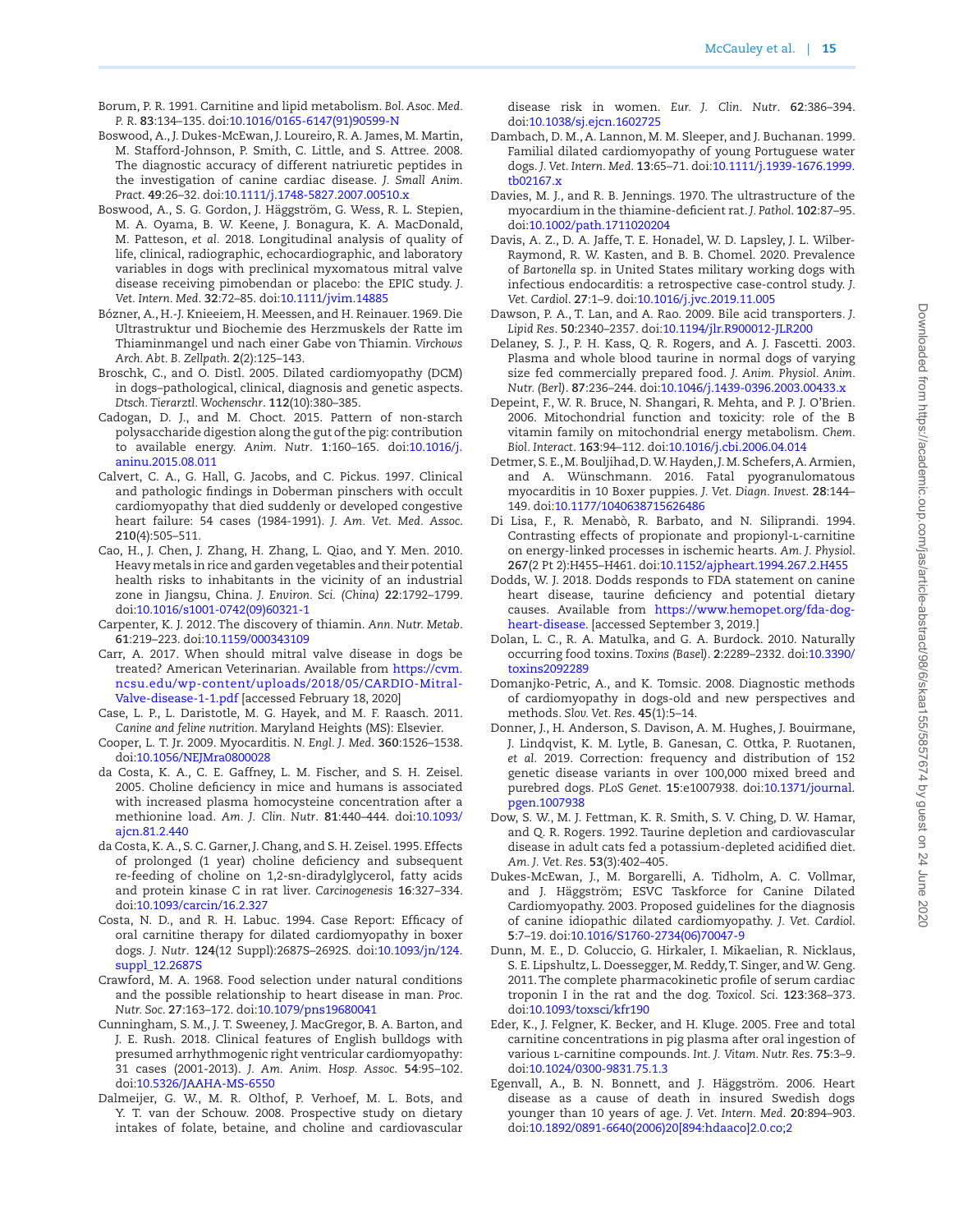- Faeh, D., A. Chiolero, and F. Paccaud. 2006. Homocysteine as a risk factor for cardiovascular disease: should we (still) worry about? *Swiss Med. Wkly*. **136**:745–756. doi:[2006/47/smw-11283](https://doi.org/2006/47/smw-11283)
- Fascetti, A. J., J. R. Reed, Q. R. Rogers, and R. C. Backus. 2003. Taurine deficiency in dogs with dilated cardiomyopathy: 12 cases (1997-2001). *J. Am. Vet. Med. Assoc*. **223**:1137–1141. doi:[10.2460/javma.2003.223.1137](https://doi.org/10.2460/javma.2003.223.1137)
- Favril, S., B. Broeckx, H. De Rooster, P. Smets, L. Peelman, and V. Bavegems. 2018. Tricuspid valve dysplasia in dogs. *Vlaams Diergen. Tijds*. **87**:14–21. doi:[10.21825/vdt.v87i1.16091](https://doi.org/10.21825/vdt.v87i1.16091)
- FDA. 2018. *FDA Investigating potential connection between diet and cases of canine heart disease*. Available from [https://www.](https://www.fda.gov/animal-veterinary/cvm-updates/fda-investigating-potential-connection-between-diet-and-cases-canine-heart-disease﻿) [fda.gov/animal-veterinary/cvm-updates/fda-investigating](https://www.fda.gov/animal-veterinary/cvm-updates/fda-investigating-potential-connection-between-diet-and-cases-canine-heart-disease﻿)[potential-connection-between-diet-and-cases-canine-heart](https://www.fda.gov/animal-veterinary/cvm-updates/fda-investigating-potential-connection-between-diet-and-cases-canine-heart-disease﻿)[disease](https://www.fda.gov/animal-veterinary/cvm-updates/fda-investigating-potential-connection-between-diet-and-cases-canine-heart-disease﻿) [accessed November 2019].
- FDA. 2019a. *FDA investigation into potential link between certain diets and canine dilated cardiomyopathy Animal &Veterinary, FDA*. Available from [https://www.fda.gov/animal-veterinary/](https://www.fda.gov/animal-veterinary/cvm-updates/fda-provides-update-investigation-potential-connection-between-certain-diets-and-cases-canine-heart﻿) [cvm-updates/fda-provides-update-investigation-potential](https://www.fda.gov/animal-veterinary/cvm-updates/fda-provides-update-investigation-potential-connection-between-certain-diets-and-cases-canine-heart﻿)[connection-between-certain-diets-and-cases-canine-heart](https://www.fda.gov/animal-veterinary/cvm-updates/fda-provides-update-investigation-potential-connection-between-certain-diets-and-cases-canine-heart﻿) [accessed November 2019].
- FDA. 2019b. *Vet-LIRN update on investigation into dilated cardiomyopathy*. In: Vet-LIRN (ed.). FDA. Available from [https://www.fda.](https://www.fda.gov/animal-veterinary/science-research/vet-lirn-update-investigation-dilated-cardiomyopathy﻿) [gov/animal-veterinary/science-research/vet-lirn-update](https://www.fda.gov/animal-veterinary/science-research/vet-lirn-update-investigation-dilated-cardiomyopathy﻿)[investigation-dilated-cardiomyopathy](https://www.fda.gov/animal-veterinary/science-research/vet-lirn-update-investigation-dilated-cardiomyopathy﻿) [accessed November 2019].
- Fennema, D., I. R. Phillips, and E. A. Shephard. 2016. Trimethylamine and trimethylamine N-oxide, a flavincontaining monooxygenase 3 (FMO3)-mediated hostmicrobiome metabolic axis implicated in health and disease. *Drug Metab. Dispos*. **44**:1839–1850. doi:[10.1124/dmd.116.070615](https://doi.org/10.1124/dmd.116.070615)
- Finkelstein, J. D., J. J. Martin, B. J. Harris, and W. E. Kyle. 1983. Regulation of hepatic betaine-homocysteine methyltransferase by dietary betaine. *J. Nutr*. **113**:519–521. doi:[10.1093/jn/113.3.519](https://doi.org/10.1093/jn/113.3.519)
- Fioretti, M., and C. Delli. 1988. Epidemiological survey of dilatative cardiomyopathy in dogs. *Veterinaria*. **2**(8):1.
- Flora, S., N. Dwivedi, U. Deb, P. Kushwaha, and V. Lomash. 2014. Effects of co-exposure to arsenic and dichlorvos on glutathione metabolism, neurological, hepatic variables and tissue histopathology in rats. *Toxicol. Res*. **3**:23–31. doi[:10.1039/](https://doi.org/10.1039/c3tx50038a) [c3tx50038a](https://doi.org/10.1039/c3tx50038a)
- Follis, R. H., M. H. Miller, M. M. Wintrobe, and H. J. Stein. 1943. Development of myocardial necrosis and absence of nerve degeneration in thiamine deficiency in pigs. *Am. J. Pathol*. **19**(2):341–357.
- Ford, J., L. McEndaffer, R. Renshaw, A. Molesan, and K. Kelly. 2017. Parvovirus infection is associated with myocarditis and myocardial fibrosis in young dogs. *Vet. Pathol*. **54**:964–971. doi:[10.1177/0300985817725387](https://doi.org/10.1177/0300985817725387)
- Freeman, L. M. 2010. *Nestle purina handbook of canine and feline clinical nutrition.* Wilmington (Delaware): The Gloyd Group Inc.,; p. 14–17.
- Freeman, L. M., J. E. Rush, D. J. Brown, and P. Roudebush. 2001. Relationship between circulating and dietary taurine concentrations in dogs with dilated cardiomyopathy. *Vet. Ther*. **2**(4):370–378.
- Freeman, L. M., J. E. Rush, A. K. Cahalane, P. M. Kaplan, and P. J. Markwell. 2003. Evaluation of dietary patterns in dogs with cardiac disease. *J. Am. Vet. Med. Assoc*. **223**:1301–1305. doi:[10.2460/javma.2003.223.1301](https://doi.org/10.2460/javma.2003.223.1301)
- Freeman, L. M., J. E. Rush, P. E. Milbury, and J. B. Blumberg. 2005. Antioxidant status and biomarkers of oxidative stress in dogs with congestive heart failure. *J. Vet. Intern. Med*. **19**:537–541. doi:[10.1892/0891-6640\(2005\)19\[537:asaboo\]2.0.co;2](https://doi.org/10.1892/0891-6640(2005)19[537:asaboo]2.0.co;2)
- Freeman, L. M., J. A. Stern, R. Fries, D. B. Adin, and J. E. Rush. 2018. Diet-associated dilated cardiomyopathy in dogs: what do we know? *J. Am. Vet. Med. Assoc*. **253**:1390–1394. doi[:10.2460/](https://doi.org/10.2460/javma.253.11.1390) [javma.253.11.1390](https://doi.org/10.2460/javma.253.11.1390)
- Gerhard, G. T., and P. B. Duell. 1999. Homocysteine and atherosclerosis. *Curr. Opin. Lipidol*. **10**:417–428. doi:[10.1097/00041433-199910000-00006](https://doi.org/10.1097/00041433-199910000-00006)
- Gibson, R. S. 2007. The role of diet- and host-related factors in nutrient bioavailability and thus in nutrient-based dietary requirement estimates. *Food Nutr. Bull*. **28**(1 Suppl Internation al):S77–100. doi:[10.1177/15648265070281S108](https://doi.org/10.1177/15648265070281S108)
- Gray, K., L. G. Alexander, R. Staunton, A. Colyer, A. Watson, and A. J. Fascetti. 2016. The effect of 48-hour fasting on taurine status in healthy adult dogs. *J. Anim. Physiol. Anim. Nutr. (Berl)*. **100**:532–536. doi:[10.1111/jpn.12378](https://doi.org/10.1111/jpn.12378)
- Grogan, M., H. C. Smith, B. J. Gersh, and D. L. Wood. 1992. Left ventricular dysfunction due to atrial fibrillation in patients initially believed to have idiopathic dilated cardiomyopathy. *Am. J. Cardiol*. **69**:1570–1573. doi:[10.1016/0002-9149\(92\)90705-4](https://doi.org/10.1016/0002-9149(92)90705-4)
- Gropper, S. S., and J. L. Smith. 2012. *Advanced nutrition and human metabolism.* Belmont (CA): Cengage Learning.
- Guglielmini, C. 2003. Cardiovascular diseases in the ageing dog: diagnostic and therapeutic problems. *Vet. Res. Commun*. **27 (Suppl 1)**:555–560. doi[:10.1023/b:verc.0000014216.73396.f6](https://doi.org/10.1023/b:verc.0000014216.73396.f6)
- van Haaften, R. I., G. R. Haenen, C. T. Evelo, and A. Bast. 2003. Effect of vitamin E on glutathione-dependent enzymes. *Drug Metab. Rev*. **35**:215–253. doi[:10.1081/dmr-120024086](https://doi.org/10.1081/dmr-120024086)
- Hallman, B. E., M. L. Hauck, L. E. Williams, P. R. Hess, and S. E. Suter. 2019. Incidence and risk factors associated with development of clinical cardiotoxicity in dogs receiving doxorubicin. *J. Vet. Intern. Med*. **33**:783–791. doi:[10.1111/jvim.15414](https://doi.org/10.1111/jvim.15414)
- Harris, E. D. 2001. Copper homeostasis: the role of cellular transporters. *Nutr. Rev*. **59**:281–285. doi:[10.1111/j.1753-4887.2001.tb07017.x](https://doi.org/10.1111/j.1753-4887.2001.tb07017.x)
- Harvey, R. A., and D. R. Ferrier. 2011. *Lippincott's illustrated reviews: biochemistry*. Baltimore (MD): Lippincott Williams & Wilkins; p. 264–265.
- Herrmann, M., O. Taban-Shoma, U. Hubner, A. Pexa, H. Kilter, N. Umanskaya, R. H. Straub, M. Bohm, and W. Herrmann. 2007. Hyperhomocysteinemia and myocardial expression of brain natriuretic peptide in rats. *Clin. Chem*. **53**:773–780. doi:[10.1373/clinchem.2006.077859](https://doi.org/10.1373/clinchem.2006.077859)
- Hodo, C. L., J. Y. Rodriguez, R. Curtis-Robles, I. B. Zecca, K. F. Snowden, K. J. Cummings, and S. A. Hamer. 2019. Repeated cross-sectional study of *Trypanosoma cruzi* in shelter dogs in Texas, in the context of *Dirofilaria immitis* and tick-borne pathogen prevalence. *J. Vet. Intern. Med*. **33**:158–166. doi:[10.1111/jvim.15352](https://doi.org/10.1111/jvim.15352)
- Holst, B., and G. Williamson. 2008. Nutrients and phytochemicals: from bioavailability to bioefficacy beyond antioxidants. *Curr. Opin. Biotechnol*. **19**:73–82. doi:[10.1016/j.copbio.2008.03.003](https://doi.org/10.1016/j.copbio.2008.03.003)
- Hunt, C. E., and W. W. Carlton. 1965. Cardiovascular lesions associated with experimental copper deficiency in the rabbit. *J. Nutr*. **87**:385–393. doi[:10.1093/jn/87.4.385](https://doi.org/10.1093/jn/87.4.385)
- Huxtable, R. J. 1992. Physiological actions of taurine. *Physiol. Rev*. **72**:101–163. doi[:10.1152/physrev.1992.72.1.101](https://doi.org/10.1152/physrev.1992.72.1.101)
- Janus, I., A. Noszczyk-Nowak, M. Nowak, A. Cepiel, R. Ciaputa, U. Pasławska, P. Dzięgiel, and K. Jabłońska. 2014. Myocarditis in dogs: etiology, clinical and histopathological features (11 cases: 2007-2013). *Ir. Vet. J*. **67**:28. doi:[10.1186/s13620-014-](https://doi.org/10.1186/s13620-014-0028-8) [0028-8](https://doi.org/10.1186/s13620-014-0028-8)
- Joseph, J., L. Joseph, N. S. Shekhawat, S. Devi, J. Wang, R. B. Melchert, M. Hauer-Jensen, and R. H. Kennedy. 2003. Hyperhomocysteinemia leads to pathological ventricular hypertrophy in normotensive rats. *Am. J. Physiol. Heart Circ. Physiol*. **285**:H679–H686. doi[:10.1152/ajpheart.00145.2003](https://doi.org/10.1152/ajpheart.00145.2003)
- Jovanovic, S., A. J. Grantham, J. E. Tarara, J. C. Burnett Jr, A. Jovanovic, and A. Terzic. 1999. Increased number of cardiomyocytes in cross-sections from tachycardia-induced cardiomyopathic hearts. *Int. J. Mol. Med*. **3**:153–155. doi[:10.3892/](https://doi.org/10.3892/ijmm.3.2.153) [ijmm.3.2.153](https://doi.org/10.3892/ijmm.3.2.153)
- Jutkowitz, L. 2008. *Managing pericardial effusion in the dog (Proceedings).* Available from [https://www.dvm360.com/view/](https://www.dvm360.com/view/managing-pericardial-effusion-dog-proceedings﻿)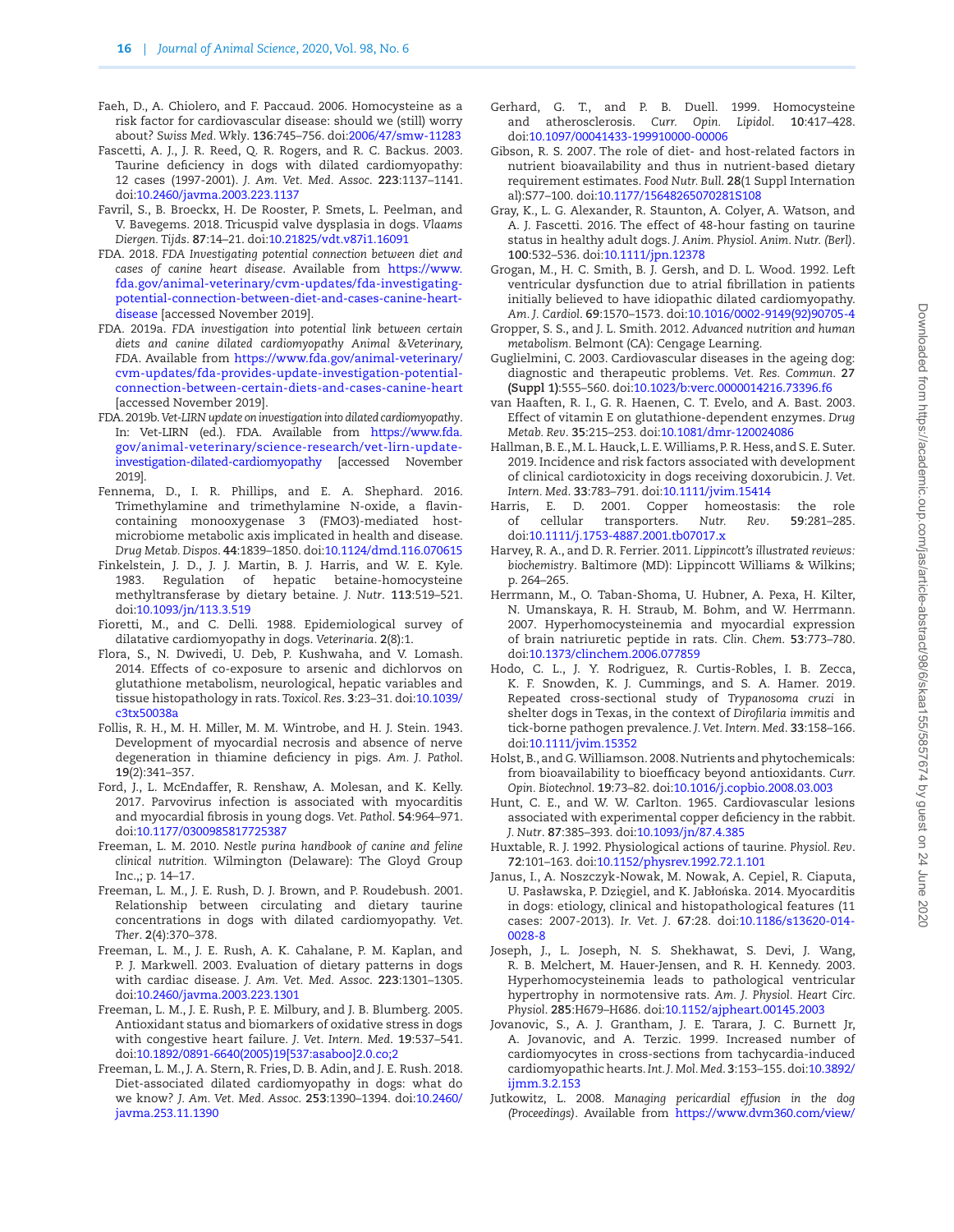[managing-pericardial-effusion-dog-proceedings](https://www.dvm360.com/view/managing-pericardial-effusion-dog-proceedings﻿) [accessed November 2019].

- Kahn, C. M. 2005. *The merck veterinary manual*. Whitehouse Station, NJ, [Great Britain]: Merck & Co.; p. 90.
- <span id="page-16-1"></span>Kajstura, J., X. Zhang, Y. Liu, E. Szoke, W. Cheng, G. Olivetti, T. H. Hintze, and P. Anversa. 1995. The cellular basis of pacinginduced dilated cardiomyopathy. Myocyte cell loss and myocyte cellular reactive hypertrophy. *Circulation* **92**:2306– 2317. doi[:10.1161/01.cir.92.8.2306](https://doi.org/10.1161/01.cir.92.8.2306)
- Kaplan, J. L., J. A. Stern, A. J. Fascetti, J. A. Larsen, H. Skolnik, G. D. Peddle, R. D. Kienle, A. Waxman, M. Cocchiaro, C. T. Gunther-Harrington, *et al.* 2018. Correction: taurine deficiency and dilated cardiomyopathy in golden retrievers fed commercial diets. *PLoS One*. **13**:e0210233. doi[:10.1371/](https://doi.org/10.1371/journal.pone.0210233) [journal.pone.0210233](https://doi.org/10.1371/journal.pone.0210233)
- Karlapudi, S. K., D. Srikala, and D. Rao. 2012. Hypothyroidism-A cause for dilated cardiomyopathy in dogs; four year study (2008–2011). *Vet. World* **5**:742–747. doi[:10.5455/](https://doi.org/10.5455/vetworld.2012.742-747) [vetworld.2012.742-747](https://doi.org/10.5455/vetworld.2012.742-747)
- Keene, B. W. 1991. L-Carnitine supplementation in the therapy of canine dilated cardiomyopathy. *Vet. Clin. North Am. Small Anim. Pract*. **21**:1005–1009. doi:[10.1016/s0195-5616\(91\)50108-x](https://doi.org/10.1016/s0195-5616(91)50108-x)
- <span id="page-16-0"></span>Keene, B. W., D. P. Panciera, C. E. Atkins, V. Regitz, M. J. Schmidt, and A. L. Shug. 1991. Myocardial L-carnitine deficiency in a family of dogs with dilated cardiomyopathy. *J. Am. Vet. Med. Assoc*. **198**(4):647–650.
- Kerins, D. M., M. J. Koury, A. Capdevila, S. Rana, and C. Wagner. 2001. Plasma S-adenosylhomocysteine is a more sensitive indicator of cardiovascular disease than plasma homocysteine. *Am. J. Clin. Nutr*. **74**:723–729. doi[:10.1093/](https://doi.org/10.1093/ajcn/74.6.723) [ajcn/74.6.723](https://doi.org/10.1093/ajcn/74.6.723)
- Kim, J. S., A. M. Staicu, A. Maity, R. J. Carroll, and D. Ruppert. 2018. Additive function-on-function regression. *J. Comput. Graph. Stat*. **27**:234–244. doi:[10.1080/10618600.2017.1356730](https://doi.org/10.1080/10618600.2017.1356730)
- Kittleson, M. D., B. Keene, P. D. Pion, and C. G. Loyer. 1997. Results of the multicenter spaniel trial (MUST): taurine- and carnitineresponsive dilated cardiomyopathy in American cocker spaniels with decreased plasma taurine concentration. *J. Vet. Intern. Med*. **11**:204–211. doi:[10.1111/j.1939-1676.1997.tb00092.x](https://doi.org/10.1111/j.1939-1676.1997.tb00092.x)
- Kjeldsen, K. 2010. Hypokalemia and sudden cardiac death. *Exp. Clin. Cardiol*. **15**:e96–e99.
- Klevay, L. M. 2000. Cardiovascular disease from copper deficiency–a history. *J. Nutr*. **130**(2S Suppl):489S–492S. doi:[10.1093/jn/130.2.489S](https://doi.org/10.1093/jn/130.2.489S)
- Kluser, L., P. J. Holler, J. Simak, G. Tater, P. Smets, D. Rügamer, H. Küchenhoff, and G. Wess. 2016. Predictors of sudden cardiac death in doberman pinschers with dilated cardiomyopathy. *J. Vet. Intern. Med*. **30**:722–732. doi[:10.1111/jvim.13941](https://doi.org/10.1111/jvim.13941)
- Ko, K. S., R. C. Backus, J. R. Berg, M. W. Lame, and Q. R. Rogers. 2007. Differences in taurine synthesis rate among dogs relate to differences in their maintenance energy requirement. *J. Nutr*. **137**:1171–1175. doi:[10.1093/jn/137.5.1171](https://doi.org/10.1093/jn/137.5.1171)
- Ko, K. S., and A. J. Fascetti. 2016. Dietary beet pulp decreases taurine status in dogs fed low protein diet. *J. Anim. Sci. Technol*. **58**:29. doi:[10.1186/s40781-016-0112-6](https://doi.org/10.1186/s40781-016-0112-6)
- Koch, J., H. D. Pedersen, A. L. Jensen, and A. Flagstad. 1996. M-mode echocardiographic diagnosis of dilated cardiomyopathy in giant breed dogs. *Zentralbl. Veterinarmed. A* **43**:297–304. doi:[10.1111/j.1439-0442.1996.tb00456.x](https://doi.org/10.1111/j.1439-0442.1996.tb00456.x)
- Kramer, G. A., M. D. Kittleson, P. R. Fox, J. Lewis, and P. D. Pion. 1995. Plasma taurine concentrations in normal dogs and in dogs with heart disease. *J. Vet. Intern. Med*. **9**:253–258. doi:[10.1111/j.1939-1676.1995.tb01076.x](https://doi.org/10.1111/j.1939-1676.1995.tb01076.x)
- Kuchynka, P., T. Palecek, S. Havranek, I. Vitkova, E. Nemecek, R. Trckova, D. Berenová, D. Krsek, J. Podzimkova, M. Fikrle, *et al.* 2015. Recent-onset dilated cardiomyopathy associated with *Borrelia burgdorferi* infection. *Herz* **40**:892–897. doi[:10.1007/](https://doi.org/10.1007/s00059-015-4308-1) [s00059-015-4308-1](https://doi.org/10.1007/s00059-015-4308-1)
- Kvart, C., and J. Häggström. 2000. *Acquired valvular heart disease. In:* Ettinger, S. J., and E. C. Feldman, editors. *Textbook of*

*veterinary internal medicine*. 5th ed. Philadelphia (PA): WB Saunders; p. 787–800.

- Lafuente, A., A. González-Carracedo, A. Romero, T. Cabaleiro, and A. I. Esquifino. 2005. Toxic effects of cadmium on the regulatory mechanism of dopamine and serotonin on prolactin secretion in adult male rats. *Toxicol. Lett*. **155**:87–96. doi:[10.1016/j.toxlet.2004.08.011](https://doi.org/10.1016/j.toxlet.2004.08.011)
- Langhorn, R., and J. L. Willesen. 2016. Cardiac troponins in dogs and cats. *J. Vet. Intern. Med*. **30**:36–50. doi:[10.1111/jvim.13801](https://doi.org/10.1111/jvim.13801)
- Levander, O. A., and M. A. Beck. 1997. Interacting nutritional and infectious etiologies of Keshan disease. Insights from coxsackie virus B-induced myocarditis in mice deficient in selenium or vitamin E. *Biol. Trace Elem. Res*. **56**:5–21. doi:[10.1007/BF02778980](https://doi.org/10.1007/BF02778980)
- Loscalzo, J., and D. E. Handy. 2014. Epigenetic modifications: basic mechanisms and role in cardiovascular disease (2013 Grover Conference series). *Pulm. Circ*. **4**:169–174. doi:[10.1086/675979](https://doi.org/10.1086/675979)
- Lourenco, R., and M. E. Camilo. 2002. Taurine: a conditionally essential amino acid in humans? An overview in health and disease. *Nutr. Hosp*. **17**(6):262–270.
- Lubos, E., N. J. Kelly, S. R. Oldebeken, J. A. Leopold, Y. Y. Zhang, J. Loscalzo, and D. E. Handy. 2011. Glutathione peroxidase-1 deficiency augments proinflammatory cytokine-induced redox signaling and human endothelial cell activation. *J. Biol. Chem*. **286**:35407–35417. doi:[10.1074/jbc.M110.205708](https://doi.org/10.1074/jbc.M110.205708)
- Manna, P., M. Sinha, and P. C. Sil. 2008. Amelioration of cadmiuminduced cardiac impairment by taurine. *Chem. Biol. Interact*. **174**:88–97. doi[:10.1016/j.cbi.2008.05.005](https://doi.org/10.1016/j.cbi.2008.05.005)
- Mansilla, W. D., C. P. F. Marinangeli, K. J. Ekenstedt, J. A. Larsen, G. Aldrich, D. A. Columbus, L. Weber, S. K. Abood, and A. K. Shoveller. 2019. Special Topic: The association between pulse ingredients and canine dilated cardiomyopathy: addressing the knowledge gaps before establishing causation. *J. Anim. Sci*. **97**:983–997. doi:[10.1093/jas/sky488](https://doi.org/10.1093/jas/sky488)
- Manzetti, S., J. Zhang, and D. van der Spoel. 2014. Thiamin function, metabolism, uptake, and transport. *Biochemistry* **53**:821–835. doi[:10.1021/bi401618y](https://doi.org/10.1021/bi401618y)
- Martin, M. W., M. J. Stafford Johnson, and B. Celona. 2009. Canine dilated cardiomyopathy: a retrospective study of signalment, presentation and clinical findings in 369 cases. *J. Small Anim. Pract*. **50**:23–29. doi:[10.1111/j.1748-5827.2008.00659.x](https://doi.org/10.1111/j.1748-5827.2008.00659.x)
- Mayes, P. A., and K. M. Botham. 2003. Oxidation of fatty acids: ketogenesis. *Harper's illustrated biochemistry*. New York (NY): McGraw Hill Lange; p. 180.
- Mc Entee, K., C. Clercx, F. Snaps, and M. Henroteaux. 1995. Clinical, electrocardiographic and echocardiographic improvements after l-carnitine supplementation in cardiomyopathic dog. *Canine Pract*. **20**(2):12–15.
- Mehedint, M. G., M. D. Niculescu, C. N. Craciunescu, and S. H. Zeisel. 2010. Choline deficiency alters global histone methylation and epigenetic marking at the Re1 site of the calbindin 1 gene. *FASEB J*. **24**:184–195. doi:[10.1096/fj.09-140145](https://doi.org/10.1096/fj.09-140145)
- Meunier, P. C., B. J. Cooper, M. J. Appel, and D. O. Slauson.<br>1984. Experimental viral myocarditis: parvoviral 1984. Experimental viral myocarditis: parvoviral infection of neonatal pups. *Vet. Pathol*. **21**:509–515. doi:[10.1177/030098588402100510](https://doi.org/10.1177/030098588402100510)
- Meurs, K. M. 2003. Myocardial disease. In: Morgan, R., R. Bright, and M. Swartout, editors. *Handbook of small animal practice*. Philadelphia (PA): WB Saunders; p. 101–102.
- Meurs, K. M. 2010. Genetics of cardiac disease in the small animal patient. *Vet. Clin. North Am. Small Anim. Pract*. **40**:701– 715. doi[:10.1016/j.cvsm.2010.03.006](https://doi.org/10.1016/j.cvsm.2010.03.006)
- Meurs, K. M., S. Lahmers, B. W. Keene, S. N. White, M. A. Oyama, E. Mauceli, and K. Lindblad-Toh. 2012. A splice site mutation in a gene encoding for PDK4, a mitochondrial protein, is associated with the development of dilated cardiomyopathy in the Doberman pinscher. *Hum. Genet*. **131**:1319–1325. doi:[10.1007/s00439-012-1158-2](https://doi.org/10.1007/s00439-012-1158-2)
- Middelbos, I. S., B. M. Vester Boler, A. Qu, B. A. White, K. S. Swanson, and G. C. Fahey Jr. 2010. Phylogenetic characterization of fecal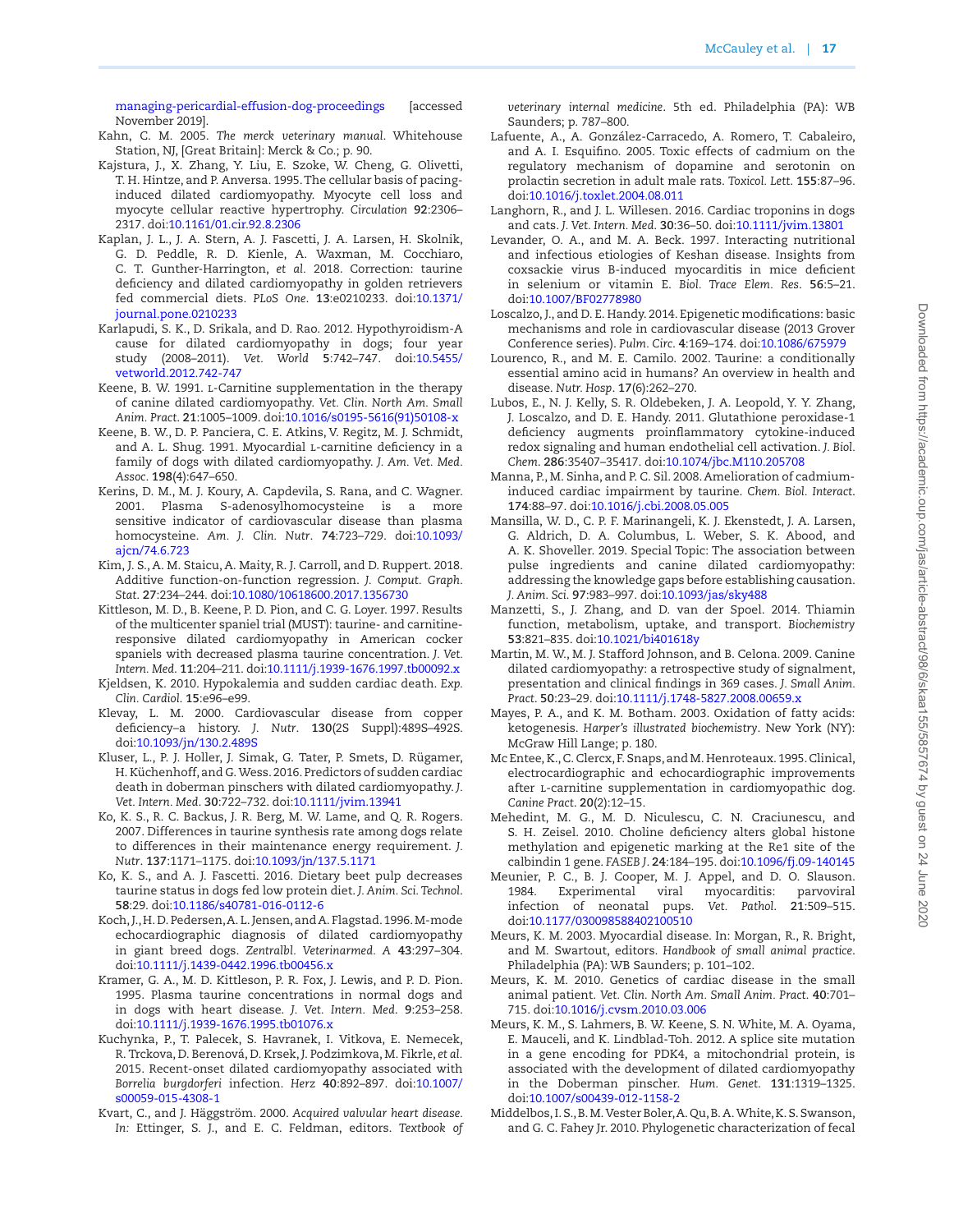microbial communities of dogs fed diets with or without supplemental dietary fiber using 454 pyrosequencing. *PLoS One*. **5**:e9768. doi[:10.1371/journal.pone.0009768](https://doi.org/10.1371/journal.pone.0009768)

- Mingorance, C., R. Rodriguez-Rodriguez, M. L. Justo, M. D. Herrera, and M. A. de Sotomayor. 2011. Pharmacological effects and clinical applications of propionyl-l-carnitine. *Nutr. Rev*. **69**:279–290. doi[:10.1111/j.1753-4887.2011.00387.x](https://doi.org/10.1111/j.1753-4887.2011.00387.x)
- Moise, N. S., L. M. Pacioretty, F. A. Kallfelz, M. H. Stipanuk, J. M. King, and R. F. Gilmour Jr. 1991. Dietary taurine deficiency and dilated cardiomyopathy in the fox. *Am. Heart J*. **121**(2 Pt 1):541–547. doi[:10.1016/0002-8703\(91\)90724-v](https://doi.org/10.1016/0002-8703(91)90724-v)
- Mudd, S. H., and J. R. Poole. 1975. Labile methyl balances for normal humans on various dietary regimens. *Metabolism* **24**:721–735. doi[:10.1016/0026-0495\(75\)90040-2](https://doi.org/10.1016/0026-0495(75)90040-2)
- National Research Council. 2006. *Nutrient requirements of dogs and cats*. Washington (DC): The National Academies Press.
- NC State Veterinary Hospital. 2019. Heart disease and your pet. In: N. S. V. Hospital (ed.). Available from [https://cvm.ncsu.edu/](https://cvm.ncsu.edu/wp-content/uploads/2019/05/Heart-Disease-flyer-5-29-19.pdf﻿) [wp-content/uploads/2019/05/Heart-Disease-flyer-5-29-19.pdf](https://cvm.ncsu.edu/wp-content/uploads/2019/05/Heart-Disease-flyer-5-29-19.pdf﻿) [accessed November 2019].
- Neumann, S., H. Welling, S. Thuere, and F. J. Kaup. 2007. Plasma l-carnitine concentration in healthy dogs and dogs with hepatopathy. *Vet. Clin. Pathol*. **36**:137–140. doi[:10.1111/j.1939-](https://doi.org/10.1111/j.1939-165x.2007.tb00199.x) [165x.2007.tb00199.x](https://doi.org/10.1111/j.1939-165x.2007.tb00199.x)
- Niculescu, M. D., C. N. Craciunescu, and S. H. Zeisel. 2006. Dietary choline deficiency alters global and gene-specific DNA methylation in the developing hippocampus of mouse fetal brains. *FASEB J*. **20**:43–49. doi:[10.1096/fj.05-4707com](https://doi.org/10.1096/fj.05-4707com)
- Niculescu, M. D., Y. Yamamuro, and S. H. Zeisel. 2004. Choline availability modulates human neuroblastoma cell proliferation and alters the methylation of the promoter region of the cyclin-dependent kinase inhibitor 3 gene. *J. Neurochem*. **89**:1252–1259. doi:[10.1111/j.1471-4159.2004.02414.x](https://doi.org/10.1111/j.1471-4159.2004.02414.x)
- Nielsen, L., R. Bell, A. Zoia, D. J. Mellor, R. Neiger, and I. Ramsey. 2008. Low ratios of sodium to potassium in the serum of 238 dogs. *Vet. Rec*. **162**:431–435. doi:[10.1136/vr.162.14.431](https://doi.org/10.1136/vr.162.14.431)
- O'Brien, P. J., C. D. Ianuzzo, G. W. Moe, T. P. Stopps, and P. W. Armstrong. 1990. Rapid ventricular pacing of dogs to heart failure: biochemical and physiological studies. *Can. J. Physiol. Pharmacol*. **68**:34–39. doi[:10.1139/y90-004](https://doi.org/10.1139/y90-004)
- O'Grady, M., and R. Horne. 1992. Occult dilated cardiomyopathy: an echocardiographic and electrocardiographic study of 193 asymptomatic Doberman pinschers. *J. Vet. Int. Med*. **6**:112. doi:[10.1023/B:VERC.0000014275.18697.18](https://doi.org/10.1023/B:VERC.0000014275.18697.18)
- Olcott, M. D., and M. M. Sleeper. 2010. *Recognizing and treating pericardial disease.* Available from [https://www.dvm360.com/](https://www.dvm360.com/view/recognizing-and-treating-pericardial-disease﻿) [view/recognizing-and-treating-pericardial-disease](https://www.dvm360.com/view/recognizing-and-treating-pericardial-disease﻿) [accessed November 2019].
- Olthof, M. R., E. J. Brink, M. B. Katan, and P. Verhoef. 2005. Choline supplemented as phosphatidylcholine decreases fasting and postmethionine-loading plasma homocysteine concentrations in healthy men. *Am. J. Clin. Nutr*. **82**:111–117. doi:[10.1093/ajcn.82.1.111](https://doi.org/10.1093/ajcn.82.1.111)
- Olthof, M. R., T. van Vliet, E. Boelsma, and P. Verhoef. 2003. Low dose betaine supplementation leads to immediate and long term lowering of plasma homocysteine in healthy men and women. *J. Nutr*. **133**:4135–4138. doi[:10.1093/jn/133.12.4135](https://doi.org/10.1093/jn/133.12.4135)
- Ontiveros, E. S., B. D. Whelchel, J. Yu, J. L. Kaplan, A. N. Sharpe, S. L. Fousse, A. E. Crofton, A. J. Fascetti, and J. A. Stern 2020. Development of plasma and whole blood taurine reference ranges and identification of dietary features associated with taurine deficiency and dilated cardiomyopathy in golden retrievers: A prospective, observational study. *PLoS One* **15**(5):e0233206. doi:[10.1371/journal.pone.0233206](https://doi.org/10.1371/journal.pone.0233206)
- O'Sullivan, M. L., M. R. O'Grady, W. G. Pyle, and J. F. Dawson. 2011. Evaluation of 10 genes encoding cardiac proteins in Doberman Pinschers with dilated cardiomyopathy. *Am. J. Vet. Res*. **72**:932–939. doi:[10.2460/ajvr.72.7.932](https://doi.org/10.2460/ajvr.72.7.932)
- Oyama, M. 2015. Cardiomyopathy. In: Smith, F., L. Tilley, M. Oyama, and M. Sleeper, editors. *Manual of canine and feline cardiology*. St. Louis (MO): Elsevier; p. 141–151.
- Oyama, M. A., and G. E. Singletary. 2010. The use of NT-proBNP assay in the management of canine patients with heart disease. *Vet. Clin. North Am. Small Anim. Pract*. **40**:545–558. doi:[10.1016/j.cvsm.2010.03.004](https://doi.org/10.1016/j.cvsm.2010.03.004)
- Panciera, D. L. 1994a. An echocardiographic and electrocardiographic study of cardiovascular function in hypothyroid dogs. *J. Am. Vet. Med. Assoc*. **205**(7):996–1000.
- Panciera, D. L. 1994b. Hypothyroidism in dogs: 66 cases (1987- 1992). *J. Am. Vet. Med. Assoc*. **204**(5):761–767.
- Panciera, D. L. 2001. Conditions associated with canine hypothyroidism. *Vet. Clin. North Am. Small Anim. Pract*. **31**:935– 950. doi:[10.1016/S0195-5616\(01\)50006-6](https://doi.org/10.1016/S0195-5616(01)50006-6)
- Pannucci, C. J., and E. G. Wilkins. 2010. Identifying and avoiding bias in research. *Plast. Reconstr. Surg*. **126**:619–625. doi[:10.1097/](https://doi.org/10.1097/PRS.0b013e3181de24bc) [PRS.0b013e3181de24bc](https://doi.org/10.1097/PRS.0b013e3181de24bc)
- Parada, J., and J. M. Aguilera. 2007. Food microstructure affects the bioavailability of several nutrients. *J. Food Sci*. **72**:R21–R32. doi:[10.1111/j.1750-3841.2007.00274.x](https://doi.org/10.1111/j.1750-3841.2007.00274.x)
- Perreault, C. L., R. P. Shannon, K. Komamura, S. F. Vatner, and J. P. Morgan. 1992. Abnormalities in intracellular calcium regulation and contractile function in myocardium from dogs with pacing-induced heart failure. *J. Clin. Invest*. **89**:932–938. doi:[10.1172/JCI115674](https://doi.org/10.1172/JCI115674)
- Petfood Industry. 2019. Top pet food companies: current data. Available from [https://www.petfoodindustry.com/](https://www.petfoodindustry.com/directories/211-top-pet-food-companies-current-data/top_companies_table) [directories/211-top-pet-food-companies-current-data/top\\_](https://www.petfoodindustry.com/directories/211-top-pet-food-companies-current-data/top_companies_table) [companies\\_table](https://www.petfoodindustry.com/directories/211-top-pet-food-companies-current-data/top_companies_table) [accessed December 2019].
- Phillips, D. E., and K. R. Harkin. 2003. Hypothyroidism and myocardial failure in two Great Danes. *J. Am. Anim. Hosp. Assoc*. **39**:133–137. doi:[10.5326/0390133](https://doi.org/10.5326/0390133)
- Pion, P. D., M. D. Kittleson, Q. R. Rogers, and J. G. Morris. 1990. Taurine deficiency myocardial failure in the domestic cat. *Prog. Clin. Biol. Res*. **351**:423–430.
- Pion, P. D., S. L. Sanderson, and M. D. Kittelson. 1998. The effectiveness of taurine and levocarnitine in dogs with heart disease. *Vet. Clin. North Am. Small Anim. Pract*. **28**:1495–514, ix. doi:[10.1016/s0195-5616\(98\)50134-9](https://doi.org/10.1016/s0195-5616(98)50134-9)
- Plumb, D. C. 2018. *Plumb's veterinary drug handbook: pocket*. Hoboken (NJ): John Wiley & Sons.
- Prosek, R., D. D. Sisson, M. A. Oyama, and P. F. Solter. 2007. Distinguishing cardiac and noncardiac dyspnea in 48 dogs using plasma atrial natriuretic factor, B-type natriuretic factor, endothelin, and cardiac troponin-I. *J. Vet. Intern. Med*. **21**:238–242. doi[:10.1892/0891-6640\(2007\)21\[238:dcandi\]2.0.co;2](https://doi.org/10.1892/0891-6640(2007)21[238:dcandi]2.0.co;2)
- Randrianarisoa, E., A. Lehn-Stefan, X. Wang, M. Hoene, A. Peter, S. S. Heinzmann, X. Zhao, I. Königsrainer, A. Königsrainer, B. Balletshofer, *et al.* 2016. Relationship of serum trimethylamine N-oxide (TMAO) levels with early atherosclerosis in humans. *Sci. Rep*. **6**:26745. doi[:10.1038/](https://doi.org/10.1038/srep26745) [srep26745](https://doi.org/10.1038/srep26745)
- Rastogi, P., A. Dua, S. Attri, and H. Sharma. 2018. Hypothyroidisminduced reversible dilated cardiomyopathy. *J. Postgrad. Med*. **64**:177–179. doi[:10.4103/jpgm.JPGM\\_154\\_17](https://doi.org/10.4103/jpgm.JPGM_154_17)
- Redfield, M. M., B. J. Gersh, K. R. Bailey, D. J. Ballard, and R. J. Rodeheffer. 1993. Natural history of idiopathic dilated cardiomyopathy: effect of referral bias and secular trend. *J. Am. Coll. Cardiol*. **22**:1921–1926. doi[:10.1016/0735-1097\(93\)90780-5](https://doi.org/10.1016/0735-1097(93)90780-5)
- Reilly, L., and M. de Godoy. 2019. Longitudinal assessment of taurine and amino acid concentration in dogs fed a green lentil diet. In: Proceedings of the 19th Annual AAVN Clinical Nutrition & Research Symposium; June 5, 2019; Phoenix, AZ.
- van Rensburg, I. B., and W. J. Venning. 1979. Nutritional myopathy in a dog. *J. S. Afr. Vet. Assoc*. **50**:119–121.
- Ringseis, R., N. Hanisch, G. Seliger, and K. Eder. 2010. Low availability of carnitine precursors as a possible reason for the diminished plasma carnitine concentrations in pregnant women. *BMC Pregnancy Childb*. **10**:17. doi:[10.1186/1471-2393-10-17](https://doi.org/10.1186/1471-2393-10-17)
- Saari, J. T. 2000. Copper deficiency and cardiovascular disease: role of peroxidation, glycation, and nitration. *Can. J. Physiol. Pharmacol*. **78**:848–855. doi:[10.1139/cjpp-78-10-848](https://doi.org/10.1139/cjpp-78-10-848)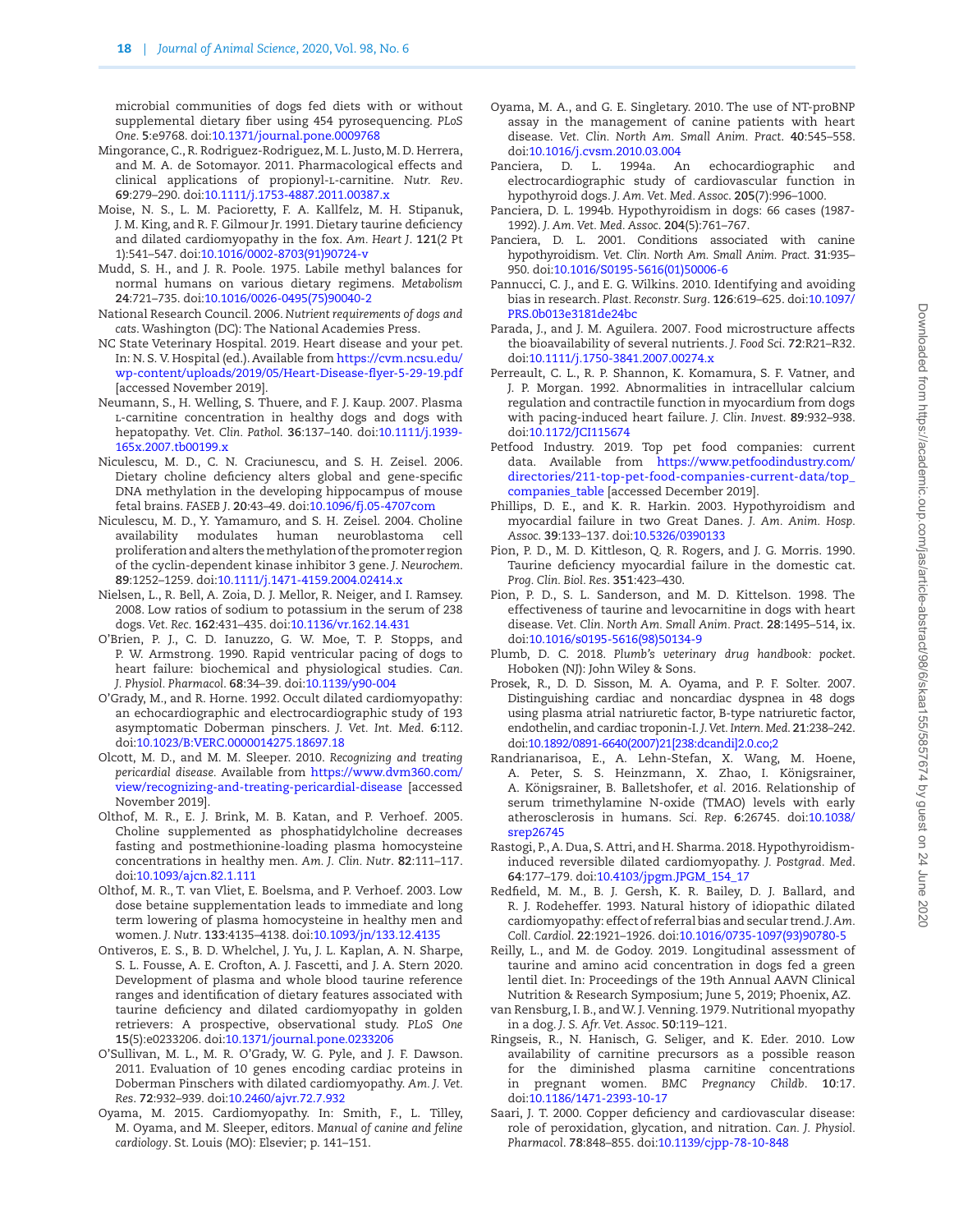- Samipillai, S. S., G. Jagadeesan, S. Ramesh, and P. Arumugam. 2010. Role of taurine and glutathione treatment on lipid peroxidation and antioxidant defense in mercury induced toxicity in rats. *Int. J. Hum. Sci. Tech*. **1**:72–81.
- Sammarco, C. D. 2008. *Breed-specific variations of cardiomyopathy DVM360*. Tinton Falls (NJ): Multimedia Animal Care, LLC.
- Sanderson, S. L. 2006. Taurine and carnitine in canine cardiomyopathy. *Vet. Clin. North Am. Small Anim. Pract*. **36**:1325–43, vii. doi[:10.1016/j.cvsm.2006.08.010](https://doi.org/10.1016/j.cvsm.2006.08.010)
- Sanderson, S. L., K. L. Gross, P. N. Ogburn, C. Calvert, G. Jacobs, S. R. Lowry, K. A. Bird, L. A. Koehler, and L. L. Swanson. 2001. Effects of dietary fat and L-carnitine on plasma and whole blood taurine concentrations and cardiac function in healthy dogs fed protein-restricted diets. *Am. J. Vet. Res*. **62**:1616–1623. doi:[10.2460/ajvr.2001.62.1616](https://doi.org/10.2460/ajvr.2001.62.1616)
- Santilli, R. A., S. Battaia, M. Perego, M. Tursi, E. Grego, C. Marzufero, and P. Gianella. 2017. Bartonella-associated inflammatory cardiomyopathy in a dog. *J. Vet. Cardiol*. **19**:74–81. doi:[10.1016/j.](https://doi.org/10.1016/j.jvc.2016.07.005) [jvc.2016.07.005](https://doi.org/10.1016/j.jvc.2016.07.005)
- Saunders, A. B., and S. G. Gordon. 2015. *Practical tips from cadiologist: heart failure in dogs*. Today's Veterinary Practice. Available from [https://todaysveterinarypractice.com/heart](https://todaysveterinarypractice.com/heart-failure-in-dogs-6-practical-tips-from-cardiologists/﻿)[failure-in-dogs-6-practical-tips-from-cardiologists/](https://todaysveterinarypractice.com/heart-failure-in-dogs-6-practical-tips-from-cardiologists/﻿) [accessed December 2019].
- Schmidt, M. K., C. A. Reynolds, A. H. Estrada, R. Prosek, H. W. Maisenbacher, M. M. Sleeper, and M. A. Oyama. 2009. Effect of azotemia on serum N-terminal proBNP concentration in dogs with normal cardiac function: a pilot study. *J Vet Cardiol*. **11**(Suppl 1):S81–S86. doi:[10.1016/j.jvc.2009.02.001](https://doi.org/10.1016/j.jvc.2009.02.001)
- Schonekess, B. O., M. F. Allard, and G. D. Lopaschuk. 1995. Propionyl l-carnitine improvement of hypertrophied rat heart function is associated with an increase in cardiac efficiency. *Eur. J. Pharmacol*. **286**:155–166. doi[:10.1016/](https://doi.org/10.1016/0014-2999(95)00442-n) [0014-2999\(95\)00442-n](https://doi.org/10.1016/0014-2999(95)00442-n)
- Schwab, U., A. Törrönen, L. Toppinen, G. Alfthan, M. Saarinen, A. Aro, and M. Uusitupa. 2002. Betaine supplementation decreases plasma homocysteine concentrations but does not affect body weight, body composition, or resting energy expenditure in human subjects. *Am. J. Clin. Nutr*. **76**:961–967. doi:[10.1093/ajcn/76.5.961](https://doi.org/10.1093/ajcn/76.5.961)
- Scott-Moncrieff, J. C. 2012. Thyroid disorders in the geriatric veterinary patient. *Vet. Clin. North Am. Small Anim. Pract*. **42**:707–25, vi. doi:[10.1016/j.cvsm.2012.04.012](https://doi.org/10.1016/j.cvsm.2012.04.012)
- Shelnutt, L. M., N. Balakrishnan, J. DeVanna, K. L. Batey, and E. B. Breitschwerdt. 2017. Death of military working dogs due to *Bartonella vinsonii* subspecies berkhoffii genotype III endocarditis and myocarditis. *Mil. Med*. **182**:e1864–e1869. doi:[10.7205/MILMED-D-16-00125](https://doi.org/10.7205/MILMED-D-16-00125)
- Siliprandi, N., F. Di Lisa, and R. Menabo. 1991. Propionyl-lcarnitine: biochemical significance and possible role in cardiac metabolism. *Cardiovasc. Drugs Ther*. **5**(Suppl 1):11–15. doi:[10.1007/bf00128238](https://doi.org/10.1007/bf00128238)
- Simpson, S., M. D. Dunning, S. Brownlie, J. Patel, M. Godden, M. Cobb, N. P. Mongan, and C. S. Rutland. 2016. Multiple genetic associations with Irish wolfhound dilated cardiomyopathy. *Biomed Res. Int*. **2016**:6374082. doi:[10.1155/2016/6374082](https://doi.org/10.1155/2016/6374082)
- Simundić, A. M. 2013. Bias in research. *Biochem. Med. (Zagreb)*. **23**:12–15. doi[:10.11613/bm.2013.003](https://doi.org/10.11613/bm.2013.003)
- Singletary, G. E., N. A. Morris, M. Lynne O'Sullivan, S. G. Gordon, and M. A. Oyama. 2012. Prospective evaluation of NT-proBNP assay to detect occult dilated cardiomyopathy and predict survival in Doberman Pinschers. *J. Vet. Intern. Med*. **26**:1330– 1336. doi[:10.1111/j.1939-1676.2012.1000.x](https://doi.org/10.1111/j.1939-1676.2012.1000.x)
- Sisson, D., W. Thomas, and B. Keene. 2000. Primary myocardial disease in the dog. In: Ettinger, A. S., editor. *Textbook of veterinary internal medicine*. Philadelphia (PA): WB Saunders; p. 874–895.
- Sleeper, M. M., P. S. Henthorn, C. Vijayasarathy, D. M. Dambach, T. Bowers, P. Tijskens, C. F. Armstrong, and E. B. Lankford. 2002. Dilated cardiomyopathy in

juvenile Portuguese Water Dogs. *J. Vet. Intern. Med*. **16**:52–62. doi:[10.1892/0891-6640\(2002\)016<0052:dcijpw>2.3.co;2](https://doi.org/10.1892/0891-6640(2002)016<0052:dcijpw>2.3.co;2)

- Sosa, I., A. H. Estrada, B. D. Winter, K. E. Erger, and T. J. Conlon. 2016. In vitro evaluation of mitochondrial dysfunction and treatment with adeno-associated virus vector in fibroblasts from Doberman Pinschers with dilated cardiomyopathy and a pyruvate dehydrogenase kinase 4 mutation. *Am. J. Vet. Res*. **77**:156–161. doi[:10.2460/ajvr.77.2.156](https://doi.org/10.2460/ajvr.77.2.156)
- Spier, A. W., and K. M. Meurs. 2004. Evaluation of spontaneous variability in the frequency of ventricular arrhythmias in Boxers with arrhythmogenic right ventricular cardiomyopathy. *J. Am. Vet. Med. Assoc*. **224**:538–541. doi:[10.2460/javma.](https://doi.org/10.2460/javma.2004.224.538) [2004.224.538](https://doi.org/10.2460/javma.2004.224.538)
- Spinale, F. G., R. Tanaka, F. A. Crawford, and M. R. Zile. 1992. Changes in myocardial blood flow during development of and recovery from tachycardia-induced cardiomyopathy. *Circulation* **85**:717–729. doi:[10.1161/01.cir.85.2.717](https://doi.org/10.1161/01.cir.85.2.717)
- Spitze, A. R., D. L. Wong, Q. R. Rogers, and A. J. Fascetti. 2003. Taurine concentrations in animal feed ingredients; cooking influences taurine content. *J. Anim. Physiol. Anim. Nutr. (Berl)*. **87**:251–262. doi[:10.1046/j.1439-0396.2003.00434.x](https://doi.org/10.1046/j.1439-0396.2003.00434.x)
- Squadrone, S., P. Brizio, G. Simone, A. Benedetto, G. Monaco, and M. C. Abete. 2017. Presence of arsenic in pet food: a real hazard? *Vet. Ital*. **53**:303–307. doi[:10.12834/VetIt.530.2538.2](https://doi.org/10.12834/VetIt.530.2538.2)
- Sriram, K., W. Manzanares, and K. Joseph. 2012. Thiamine in nutrition therapy. *Nutr. Clin. Pract*. **27**:41–50. doi[:10.1177/](https://doi.org/10.1177/0884533611426149) [0884533611426149](https://doi.org/10.1177/0884533611426149)
- Steenge, G. R., P. Verhoef, and M. B. Katan. 2003. Betaine supplementation lowers plasma homocysteine in healthy men and women. *J. Nutr*. **133**:1291–1295. doi:[10.1093/jn/133.5.1291](https://doi.org/10.1093/jn/133.5.1291)
- Stern, J. A., and Y. Ueda. 2019. Inherited cardiomyopathies in veterinary medicine. *Pflugers Arch*. **471**:745–753. doi[:10.1007/](https://doi.org/10.1007/s00424-018-2209-x) [s00424-018-2209-x](https://doi.org/10.1007/s00424-018-2209-x)
- Steudemann, C., S. Bauersachs, K. Weber, and G. Wess. 2013. Detection and comparison of microRNA expression in the serum of Doberman Pinschers with dilated cardiomyopathy and healthy controls. *BMC Vet. Res*. **9**:12. doi:[10.1186/1746-6148-9-12](https://doi.org/10.1186/1746-6148-9-12)
- Stumpf, D. A., W. D. Parker Jr, and C. Angelini. 1985. Carnitine deficiency, organic acidemias, and Reye's syndrome. *Neurology* **35**:1041–1045. doi:[10.1212/wnl.35.7.1041](https://doi.org/10.1212/wnl.35.7.1041)
- Sugiyama, N., K. Kidouchi, M. Kobayashi, and Y. Wada. 1990. Carnitine deficiency in inherited organic acid disorders and Reye syndrome. *Acta Paediatr. Jpn*. **32**:410–416. doi[:10.1111/](https://doi.org/10.1111/j.1442-200x.1990.tb00854.x) [j.1442-200x.1990.tb00854.x](https://doi.org/10.1111/j.1442-200x.1990.tb00854.x)
- Summerfield, N. J., A. Boswood, M. R. O'Grady, S. G. Gordon, J. Dukes-McEwan, M. A. Oyama, S. Smith, M. Patteson, A. T. French, G. J. Culshaw, *et al.* 2012. Efficacy of pimobendan in the prevention of congestive heart failure or sudden death in Doberman Pinschers with preclinical dilated cardiomyopathy (the PROTECT Study). *J. Vet. Intern. Med*. **26**:1337–1349. doi:[10.1111/j.1939-1676.2012.01026.x](https://doi.org/10.1111/j.1939-1676.2012.01026.x)
- <span id="page-18-0"></span>Suzuki, T. 1967. Electron microscopic study on myocardial lesions in thiamine-deficient rats. *Tohoku J. Exp. Med*. **91**:249– 259. doi[:10.1620/tjem.91.249](https://doi.org/10.1620/tjem.91.249)
- Taylor, R. R., J. W. Covell, and J. Ross, Jr. 1969. Influence of the thyroid state on left ventricular tension-velocity relations in the intact, sedated dog. *J. Clin. Invest*. **48**:775–784. doi[:10.1172/JCI106035](https://doi.org/10.1172/JCI106035)
- Teodoro, J. S., A. P. Rolo, F. V. Duarte, A. M. Simões, and C. M. Palmeira. 2008. Differential alterations in mitochondrial function induced by a choline-deficient diet: understanding fatty liver disease progression. *Mitochondrion* **8**:367–376. doi:[10.1016/j.mito.2008.07.008](https://doi.org/10.1016/j.mito.2008.07.008)
- Tidholm, A., J. Häggström, M. Borgarelli, and A. Tarducci. 2001. Canine idiopathic dilated cardiomyopathy. Part I: aetiology, clinical characteristics, epidemiology and pathology. *Vet. J*. **162**:92–107. doi:[10.1053/tvjl.2001.0571](https://doi.org/10.1053/tvjl.2001.0571)
- Tidholm, A., H. Svensson, and C. Sylven. 1997. Survival and prognostic factors in 189 dogs with dilated cardiomyopathy. *J. Am. Anim. Hosp. Assoc*. **33**:364–368. doi[:10.5326/15473317-33-4-364](https://doi.org/10.5326/15473317-33-4-364)